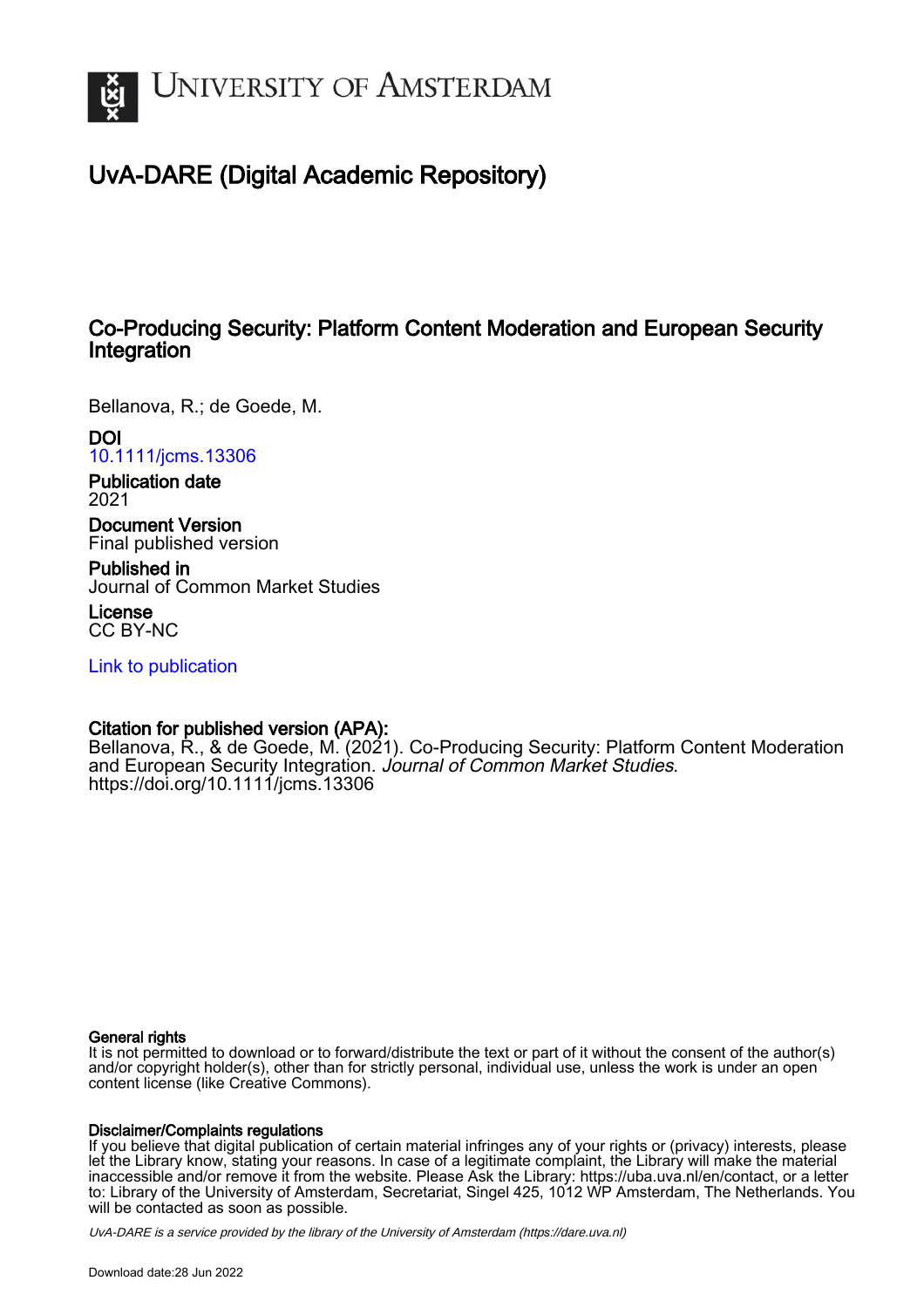

\*UACES

# Co-Producing Security: Platform Content Moderation and European Security Integration

## ROCCO BELLANOVA<sup>1,2</sup> **iD** and MARIEKE DE GOEDE<sup>3\*</sup> **iD**

<sup>1</sup> Department of Media Studies, University of Amsterdam, Amsterdam, The Netherlands <sup>2</sup>Institute for European Studies, Université Saint-Louis – Bruxelles, Brussels, Belgium <sup>3</sup>Amsterdam Institute for Social Science Research, University of Amsterdam, Amsterdam, The **Netherlands** 

## **Abstract**

The European Union (EU) seeks to play a leading role in steering the private work of online content moderation, as demonstrated by numerous policy and legislative initiatives in the domain. Two initiatives, in particular, are shaping terrorist content moderation: the creation of a EU Internet Referral Unit and the adoption of a Regulation on preventing the online dissemination of terrorist content (TERREG). This article analyses these initiatives and their practical effects. In particular, it unpacks the *legal* and *technological mechanisms* at the core of EU regulation in the realm of online terrorist content moderation, and how they *co-produce* security decisions across public and private spheres. Based on interviews, fieldwork observations and document analysis, we show how processes of referral and removal, and processes of flagging and filtering are key to EU-directed content moderation. In conclusion, we reflect on content moderation as a novel form of European security integration.

**Keywords:** Europol; IT platforms; security technologies; TERREG; online content moderation; European security integration

## **Introduction: Removing Online Terrorist Content**

When European Council President Charles Michel visited Vienna in the wake of the November 2020 terrorist attack which left four people dead, he emphasized the importance of developing laws and tools to 'remov[e] terrorist content as quickly as possible when it appears on internet platforms' (European Council, 2020). Michel mentioned this as an important area of European Union (EU)-led counterterrorism, alluding to the then Commission proposal for a Regulation 'on preventing the dissemination of terrorist content online' (EC, 2018b). This Regulation, commonly known as TERREG, has been adopted in April 2021 and seeks to strengthen and steer how social media companies practice *content moderation*. <sup>1</sup> Many social media companies already police what users share on their platforms, to identify and delete harmful and illegal content, including pornography, terrorist-related and copyright-protected material, and content deemed harmful to platforms' brand (Roberts, 2019). Online space is profoundly shaped by content moderation, which is 'essential, constitutional, definitional' to the work of digital platforms, yet normally remains invisible (Gillespie, 2018a, p. 21).

Through TERREG and other initiatives, the EU seeks to play an active role in steering and influencing private practices and decisions on content removal. Content moderation

\**Authors' note*: Both authors contributed equally to the article. <sup>1</sup>

<sup>&</sup>lt;sup>1</sup>Regulation (EU) 2021/784 of the European Parliament and of the Council of 29 April 2021 on addressing the dissemination of terrorist content online […] OJ L172, 17.5.2021, pp. 79–109. Hereinafter: TERREG.

<sup>© 2021</sup> The Authors. JCMS: Journal of Common Market Studies published by University Association for Contemporary European Studies and John Wiley & Sons Ltd.

This is an open access article under the terms of the [Creative Commons Attribution-NonCommercial](http://creativecommons.org/licenses/by-nc/4.0/) License, which permits use, distribution and reproduction in any medium, provided the original work is properly cited and is not used for commercial purposes.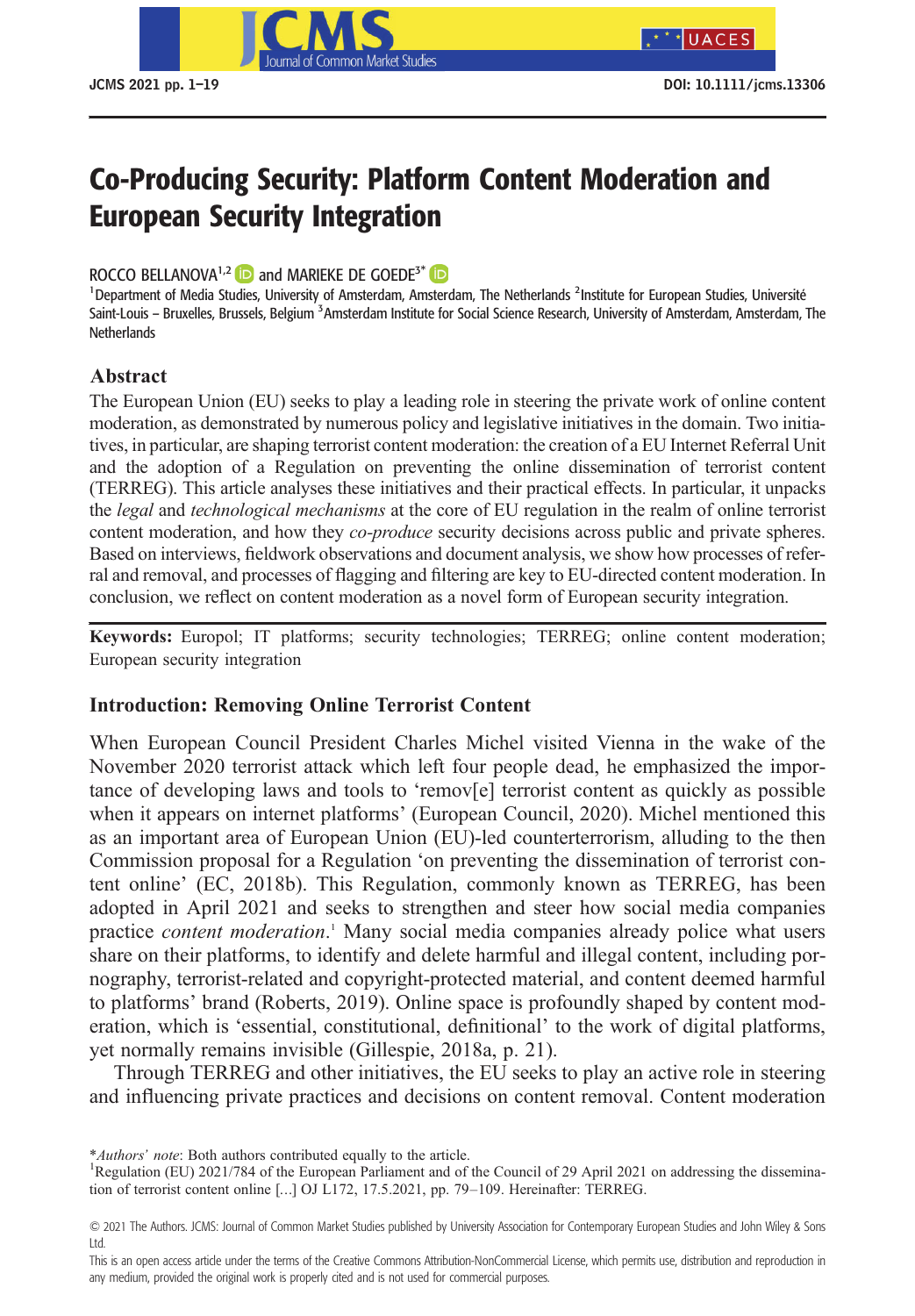never happens in a legal vacuum and evolves through confrontation and cooperation between private companies and public authorities in an international context (Langvardt, 2017). The Christchurch Call (2019) – in the wake of New Zealand mosque shootings – was a defining global moment in committing public actors and tech companies to 'eliminate terrorist and violent extremist content online', and set in motion a plethora of initiatives (see also Douek, 2020). In this complex global governance landscape, European authorities have been 'publicly pressing platforms to block certain types of content more aggressively and effectively' than other governments (Cohen, 2019, p. 134). Furthermore, content moderation has become part of the core vision for European security, with European action concerning platforms and online content frontstaged in the most recent Security Union Strategy (EC, 2020a, pp. 13–14) and Counter-Terrorism Agenda (EC, 2020b). Since 2014, the EU has sought ways to control propaganda from the Islamic State (IS) circulated via social media (EC, 2014). A 2019 Europol Report describes a complex online battle, whereby deletions of terrorist-related content are accompanied by quick and creative repostings 'on a wide array of media and file-sharing sites' (Europol, 2019, p. 39). At the same time however, the United Nations' Special Rapporteurs on human rights expressed concern about 'the overly broad definition of terrorist content in the [TERREG] Proposal that may encompass legitimate expression protected under international human rights law' (Kaye *et al*., 2018, p. 2).

This article analyses two EU initiatives on content moderation and their practical effects, to better understand these novel forms of European security and counter-terrorism cooperation. As Sarah Roberts (2019, pp. 14, 27) argues, 'content moderation is a powerful mechanism of control', which raises questions about 'who makes these decisions, how they are made, and whom they benefit.' Platforms – like YouTube or Twitter, but also smaller online service providers – find themselves in the frontline of fighting terrorism and other security threats. Companies identify, select, search, and interpret suspicious datasets; they monitor, regulate, restrict and expel users and user groups (de Goede, 2018). In particular, this article focuses on two EU initiatives that regulate terrorist content moderation and redefine private–public relation in this domain. First, we focus on the EU Internet Referral Unit (IRU), set up in 2015 and then embedded within the Europol European Counter-Terrorism Centre (Europol, 2015 and 2016). IRU's objective is to 'refer terrorist and violent extremist content to Online Service Providers (OSPs) and to provide support to member states in the context of Internet investigations' (Europol, 2020a, p. 4). Between 2015 and 2019, Europol's IRU indentified and referred 111.355 'pieces of [online] content' to social media companies (Europol, 2020b, p. 92). Second, we examine the TERREG Regulation, which aims to align the process of private content moderation with public security and counter-terrorism agendas. TERREG entails hard-law rules for governing platforms' content moderation, legitimises the adoption of high-tech systems for identifying and removing content, and further institutionalises security cooperation between private platforms and Europol. TERREG will come into force in June 2022. Both IRU and TERREG entail new and still opaque configurations of public–private security collaboration within European security.

This article unpacks the *legal* and *technological mechanisms* at the core of EU regulation in the realm of terrorist content moderation, and asks how they co-produce security decisions across public and private spheres. Both IRU and TERREG involve platforms in what we call the *public*–*private co-production of European security*, thus further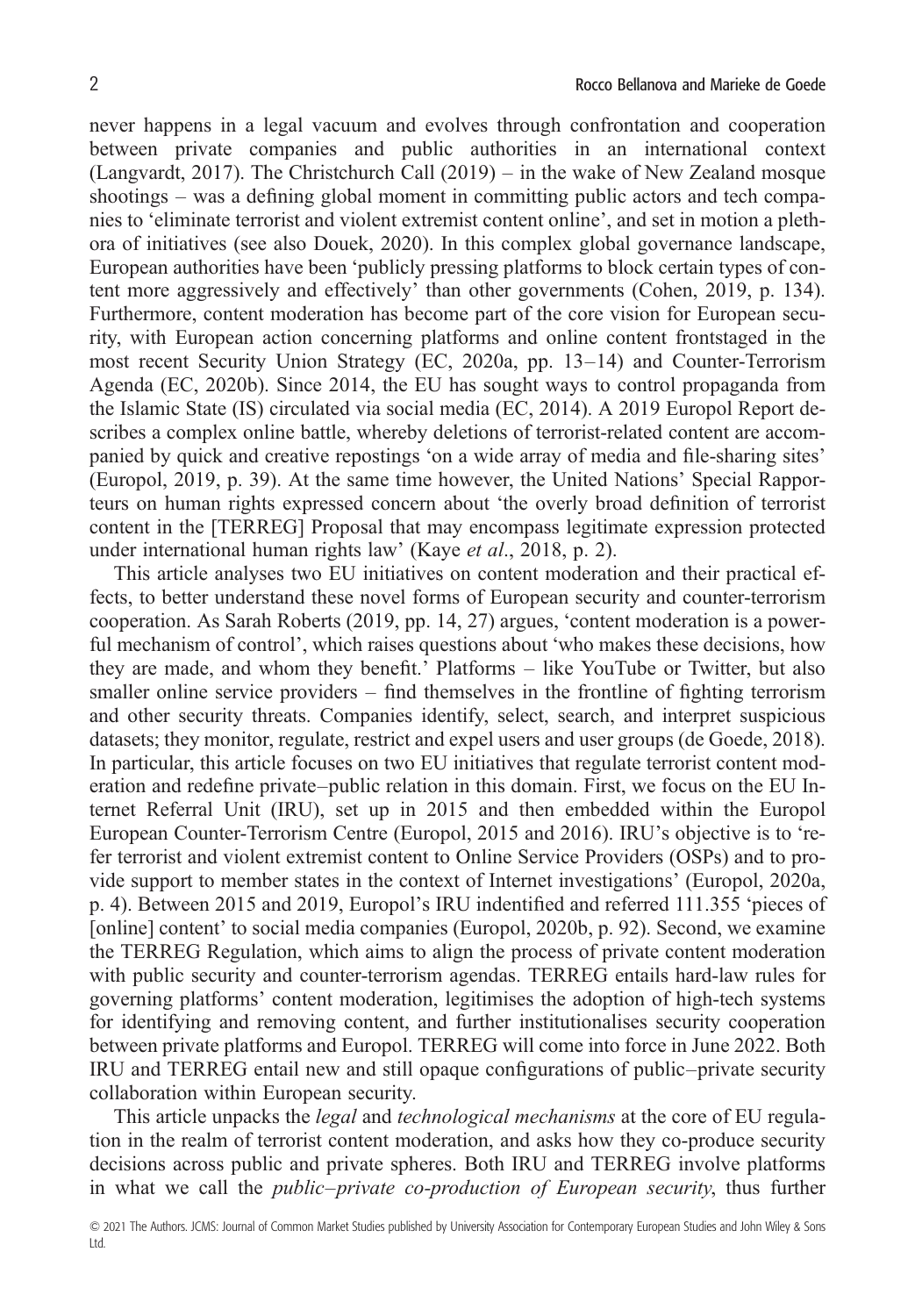broadening a governance model whereby companies come to play essential role in European security (Bures and Carrapico, 2017; Oliveira Martins and Jumbert, 2020; Carrapico and Farrand, 2021). First, we ask about the legal mechanisms facilitating content removal, and how they build new cross-European databases of suspicious content. How do IRU and TERREG create public–private regulatory structures for sharing and acting upon removal requests? How do IRU and TERREG produce new legal configurations between EU law on the one hand and private, Terms-of-Service regulations on the other? Second, we ask about the technological mechanisms that enable content removal. We ask how these technologies, ranging from standardized interfaces to new databases and algorithms, work in practice and how they redefine European security integration. At what points do private decisions to ban or remove, intersect with actual law enforcing? Taken together, we show how EU-directed content moderation is shaped through practices of referral, removal, flagging and filtering. These practices foster decentralized modes of EU security integration, that depend heavily on public–private co-production.

#### **I. Theorizing EU Security and Content Moderation**

To explore questions about the laws and technologies of EU-directed content moderation, we bring literatures on European security integration in dialogue with research on platform governance and new media studies. Literatures on European security integration help capture important aspects of the institutional and normative questions at stake in the EU's legal and practical involvement in content moderation. First, these literatures have focused on new modes of public–private cooperation in EU counter-terrorism (Kaunert, 2010; Argomaniz *et al*., 2015; Bures and Carrapico, 2017). They have paid particular attention to how EU security practices depend upon novel types of data-sharing across public and private spheres, whereby commercial data, including airline and financial data, are made relevant to public security (Amoore and de Goede, 2005; Bellanova and Duez, 2012; de Goede, 2012; Amoore, 2013; Suda, 2013; Bigo, 2014; Jeandesboz, 2016). Platforms' growing centrality in our societies necessitates the study of how they become involved in European security as frontline law enforcers.

Second, existing literatures analyse the novel institutional forms of European security. Authors explore how European security integration takes the form of networks, bringing together professionals and authorities across member states and even third countries (Den Boer *et al*., 2008; Bicchi and Carta, 2012; Kaunert *et al*., 2013; Cross, 2019). A growing strand of literature studies the security politics of EU agencies (Neal, 2009; Busuioc and Groenleer, 2013; Paul, 2017). For example, research on Europol and Frontex highlights their capacity to support and coordinate security cooperation among national authorities, spearheading security integration through the use of digital technologies (Csernatoni, 2018; Quintel, 2020). Agencies' information capabilities prove essential to European politics at multiple levels, not only providing support on the ground but also influencing policymaking (Carrapico and Trauner, 2013, p. 357). However, little attention has still been paid to the relation between Justice and Home Affairs agencies and private actors, with the partial exception of cybersecurity and terrorism financing (see Bellanova and de Goede, 2020; Carrapico and Farrand, 2021).

Third, this literature has signaled the normative tensions associated with EU security policy-making. Increasing use of personal data and surveillance technologies poses a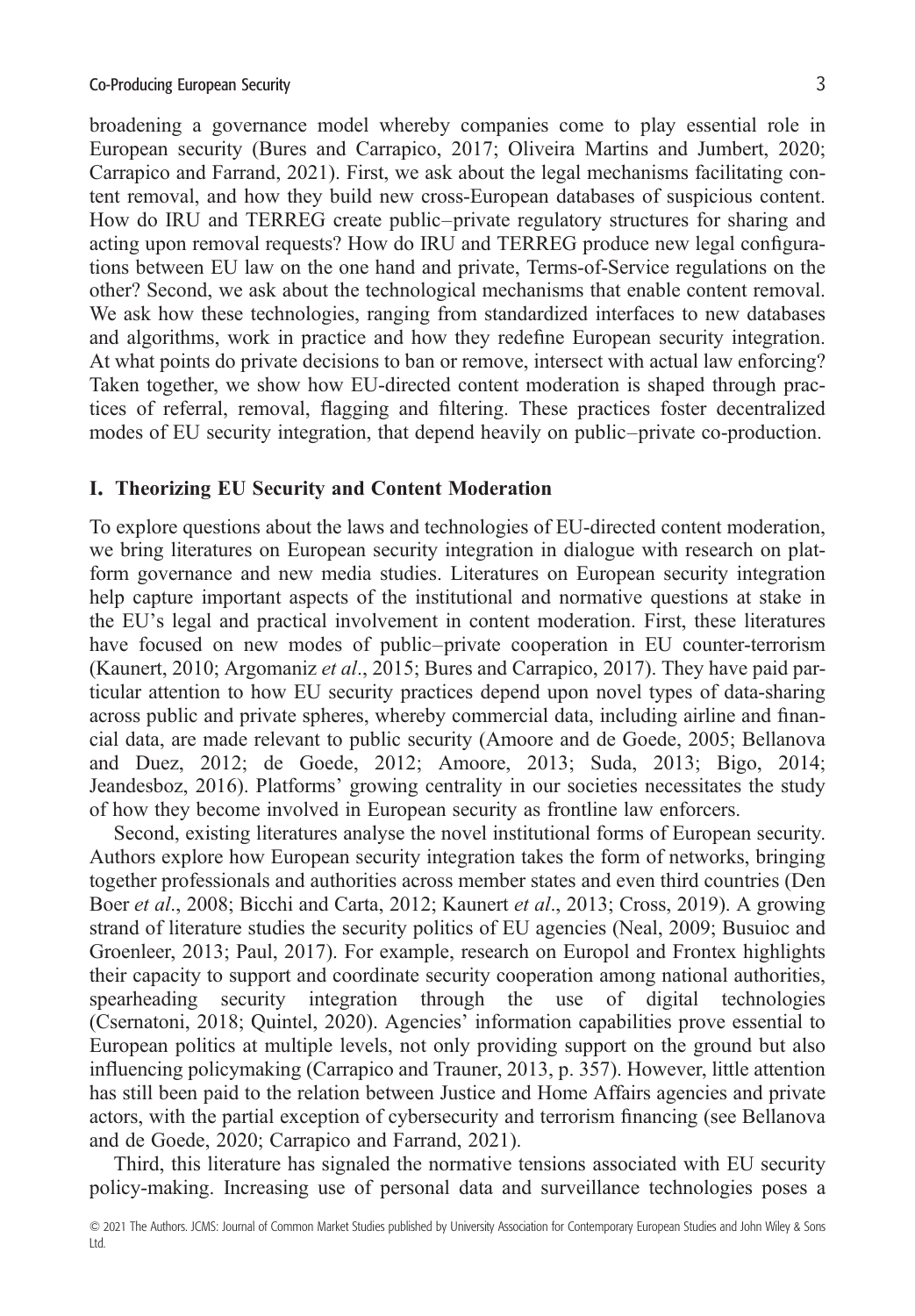specific challenge to EU policy and identity (Bastos and Curtin, 2020). The EU positions itself as a normative power which supports freedom of expression and free media (Diez, 2013; Manners, 2013), for example through programmes empowering civil society in the neighborhood and globally. Yet TERREG, IRU and other policies enable government-backed restrictions on public online speech after minimal review (van Hoboken, 2019, p. 8). Normative aspects of content moderation include both the protection of fundamental rights and freedom of expression, and the safeguarding of the internet as a critical public space and as open to European business. Although 'terrorists' use of the Internet' was already a focus of European security integration in the 2009 Stockholm Program (Argomaniz, 2014, p. 251), literatures on EU studies have yet to focus on platform content moderation as a security *practice* with particular policy relevance in Europe.

Literatures on platform governance, on the other hand, have analysed the changing nature of power relations between internet companies, public authorities and individuals. These works have focused on the growing role of IT companies and (social media) platforms in shaping the internet, which has become a prime public space (for example Gillespie, 2010, 2018a; Crawford and Schultz, 2014; van Dijck and Poell, 2015; van Dijck *et al*., 2018). These works analyse both 'regulation *by* platforms' and 'regulation *of* platforms' (Gillespie, 2018b, p. 254; Ulbricht and Yeung, 2021). The former concerns how IT companies de facto increasingly regulate social and political life, while the latter is understood as how governments seek to regulate platforms (see also Adamski, 2018; Klonick, 2018; Kuczerawy, 2019; van Hoboken, 2019; Ulbricht and Yeung, 2021). Poignantly, Julie Cohen (2019, p. 5) argues that the entanglements between IT companies and public authorities, or between 'code' and 'law,' are redefining the future of our societies. In a similar vein, authors have teased out the implications of the platform economy for public values, including the protection of personal data, but also democtratic control, safety and fairness (Helberger *et al*., 2018; van Dijck *et al*., 2018). This connects to a wider literature unpacking racial bias in Artificial Intelligence and how the design and use of digital technologies can have far-reaching discriminatory effects (Chun, 2009; Benjamin, 2019).

These literatures have paid attention to how content moderation has become a key anchor through which governments and authorities seek to have 'grip' on platforms. As Robert Gorwa (2019, pp. 863–4) notes, the regulation of content moderation is one of the main 'policy levers' used by public authorities to gain some control over these increasingly powerful actors. Appealing to security threats, in particular terrorism, has given public authorities a way of bringing the transnational operations of social media companies within their regulatory remit. The 2017 German Netzwerkdurchsetzungsgesetz (NetzDG) is currently the most far-reaching public regulation of platforms' content moderation anywhere (McMillan, 2019). These appeals have also triggered novel forms of self-regulation and transnational cooperation among platforms and between them and governments in Europe and beyond (Citron, 2018). For example, leading IT companies launched in 2017 a Global Internet Forum to Counter Terrorism (GIFTC), which provides technologies for content moderation at scale (Douek, 2020, pp. 9–10). This literature invites us to further explore how European institutions shape practices for terrorist content moderation, and how platforms – through legal and technological means – become involved in European security integration.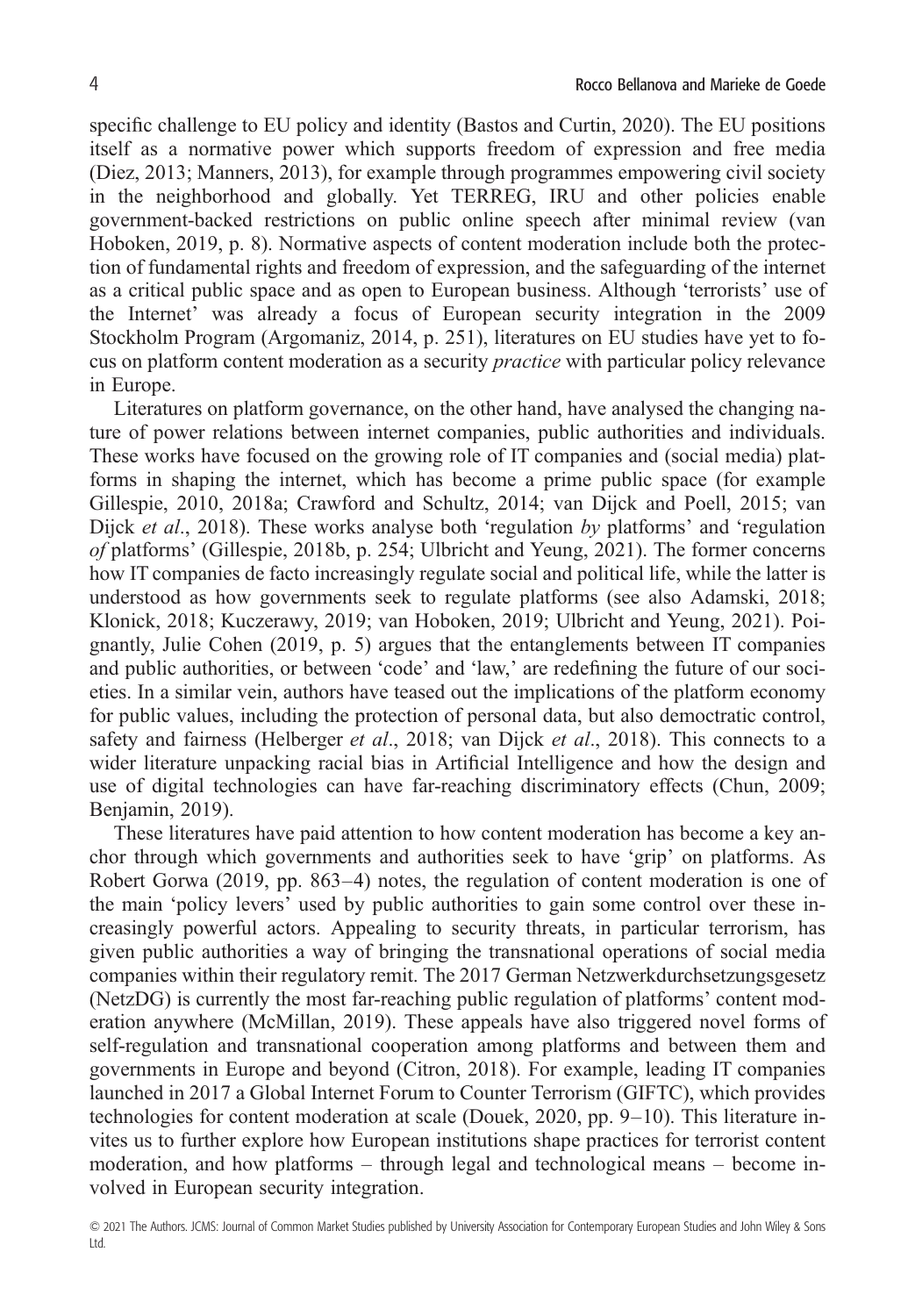Literatures on content moderation have analysed the practical work of removal decisions and their effects on public online space. Roberts (2019) was one of the first to unpack how privately generated content (such as Facebook posts or YouTube videos) becomes inscribed with suspicion, and to analyse the interactions between platform users, professional content moderators, and, sometimes, police authorities. Content moderation encompasses much more than (alleged) terrorist materials, it includes also hate-speech, harmful content, copyright infringments, and other categories. Indeed, the removal of 'Child Sexual Abuse Material' (CSAM) preceded the terrorism content debate and has generated new governance frameworks and technologies, like 'digital fingerprinting technology' to share and remove harmful material (Douek, 2020, p. 7). Many categories of removal are far from clear-cut however, and rarely without contestation, for example about proper contextualization and explicit legal base. Within this nebulous landscape, regulating terrorist content is inscribed with a particular urgency, especially in Europe. However, with some exceptions (Helberger *et al*., 2018; De Gregorio, 2019; Gorwa, 2019) literature on content moderation is US-focused, and has yet to grapple with the recent developmens in Europe around TERREG and IRU. In addition, existing literatures say relatively little about the modes of practical collaboration between private moderation and public authority, for example how platforms and law enforcement actually interract.

#### **II. Beyond Public–Private Cooperation: Co-Production**

We enquire into the legal and technological mechanisms between private removal and public policing concretely being established by TERREG and IRU. We build on recent calls for practice-focused perspectives within EU studies, that have drawn attention to 'everyday practices' as 'crucial for the performance of European integration' (Adler-Nissen, 2016, pp. 87–8). As Rebecca Adler-Nissen (2016, p. 87) emphasizes, 'routines and habits […] are integral to making the EU what it is'. This perspective helps analyse how actors relate, cooperate and clash, 'especially in a context of intense privatization of some spheres of public activities' (Bigo, 2016, p. 73).

We suggest that the legal and technological mechanisms for monitoring and removing terrorist online content generate public–private *co-production* of security decisions. Oliveira Martins and Jumbert (2020, p. 12) draw on Science and Technology Studies to show how, in relation to EU border security, co-production between private expertise and public security takes place when 'security experts' play a key role in defining and imagining technological 'solutions', which 'also gives them the power to define of what the problem at stake is'. The notion of co-production helps to move beyond an understanding of a pure privatisation of security, to suggest instead that 'the public and the private are not two realms that can be analysed apart from each other' (Nolte and Westermeier, 2020, p. 63, see also Berndtsson and Stern, 2011). Co-production draws attention to the complex iterative practices at the intersection between public and private (Lindskov Jacobsen and Monsees, 2018, p. 25). It does not imply that public and private actors collaborate seamlessly, but offers a way of 'interpreting and accounting for complex[ity]' (Jasanoff, 2004, p. 3) when security decisions – of referral, removal, flagging and filtering – are produced at the intersection between public policing and private platforms.

<sup>© 2021</sup> The Authors. JCMS: Journal of Common Market Studies published by University Association for Contemporary European Studies and John Wiley & Sons Ltd.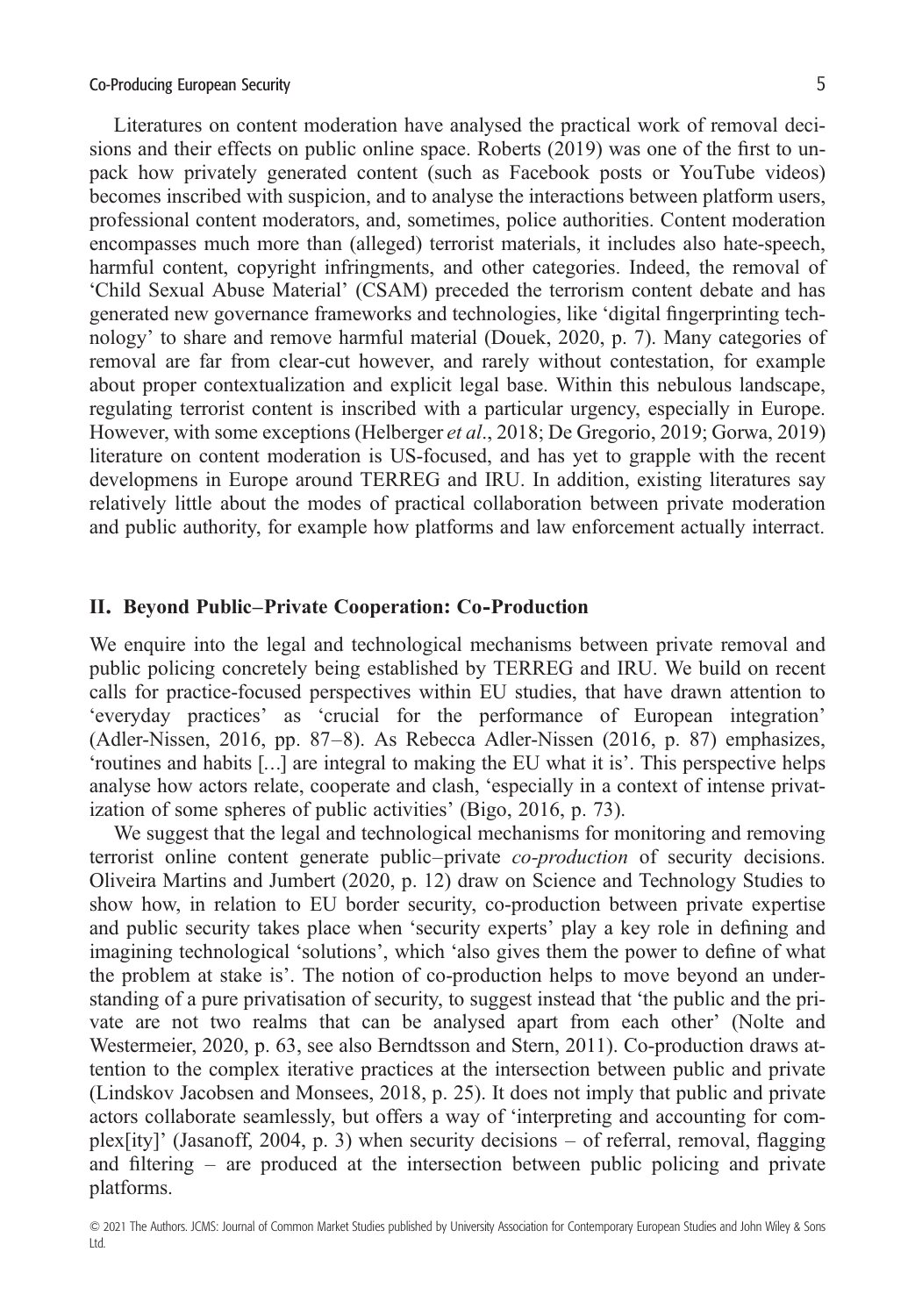We identify two mechanisms of co-production at play in EU-directed content moderation – the legal and the technological. First, we unpack the legal mechanisms through which content moderation works in the field of counter-terrorism, and show how these foster a deep interconnection between public space and private decisionmaking. The tensions between European law-makers and private companies over new legislation like TERREG are considerable, especially around new removal and reporting obligations for platforms, and the potential for company fines. Yet TERREG intersects with, and indeed works through, private Terms-of-Service rules in complex ways. In focusing on how legal mechanisms operate in practice, we show how public–private co-production of removal decisions takes shape. Second, we focus on the technological mechanisms through which platforms work with public authorities, and how alerts are shared and acted upon. These technological mechanisms are made up of environments and networks where people interact by sharing alerts and digital objects (that is, pictures, text, videos, sound, and so on). Human-machinic interaction is at the core of these technical environments and networks. While leading companies promote the use of artificial intelligence (AI) for assessment and removal of suspicious content among these user-generated digital objects, technological removal mechanisms are far from fully automated.<sup>2</sup> Humans and machines participate to co-produce decisions on referral and removal across public and private spheres, which is crucial to everyday content moderation in Europe and to the shape of European security integration more broadly.

Our research builds upon discourse analysis, observations and interviews with practioners. On the one hand, we conducted a close reading of legislative proposals and texts, technical and legal reports, and strategic documents released by European institutions and companies between 2015 (creation of IRU) and 2021 (adoption of TERREG). These documents provide precious insights about the legal and technological mechanisms, in particular their design and the forms of public–private collaboration that they envision. In addition, we conducted interviews and observations to go beyond the formal documents, and analyse how public–private collaboration is concretely taking shape in this security domain. Notably, we carried out six in-depth semi-structured interviews between 2018 and 2020 with diverse professionals directly working on content moderation, including law enforcement, platforms and NGO representatives. All interviewees have played a key role in either debates about terrorist content moderation or in shaping its practices. They include respondents from security practice, a realm notoriously secretive and difficult to access for researchers (de Goede *et al*., 2019). Finally, two public events organized in Brussels in February 2019 provided further insight into the sometimes conflicting forms of public–private security co-production in the making. One was hosted and co-organized by the Digital Agenda Intergroup of the European Parliament, and the other by Google – thus showing the level of engagement of key actors. Notably, the observation of these events, involving representatives from leading and small platforms, provided us with a better understanding of the power dynamics at play among diverse private platforms.

<sup>&</sup>lt;sup>2</sup>Google Vice-President for Trust & Safety, public speech delivered in Brussels on 5 Feb. 2019.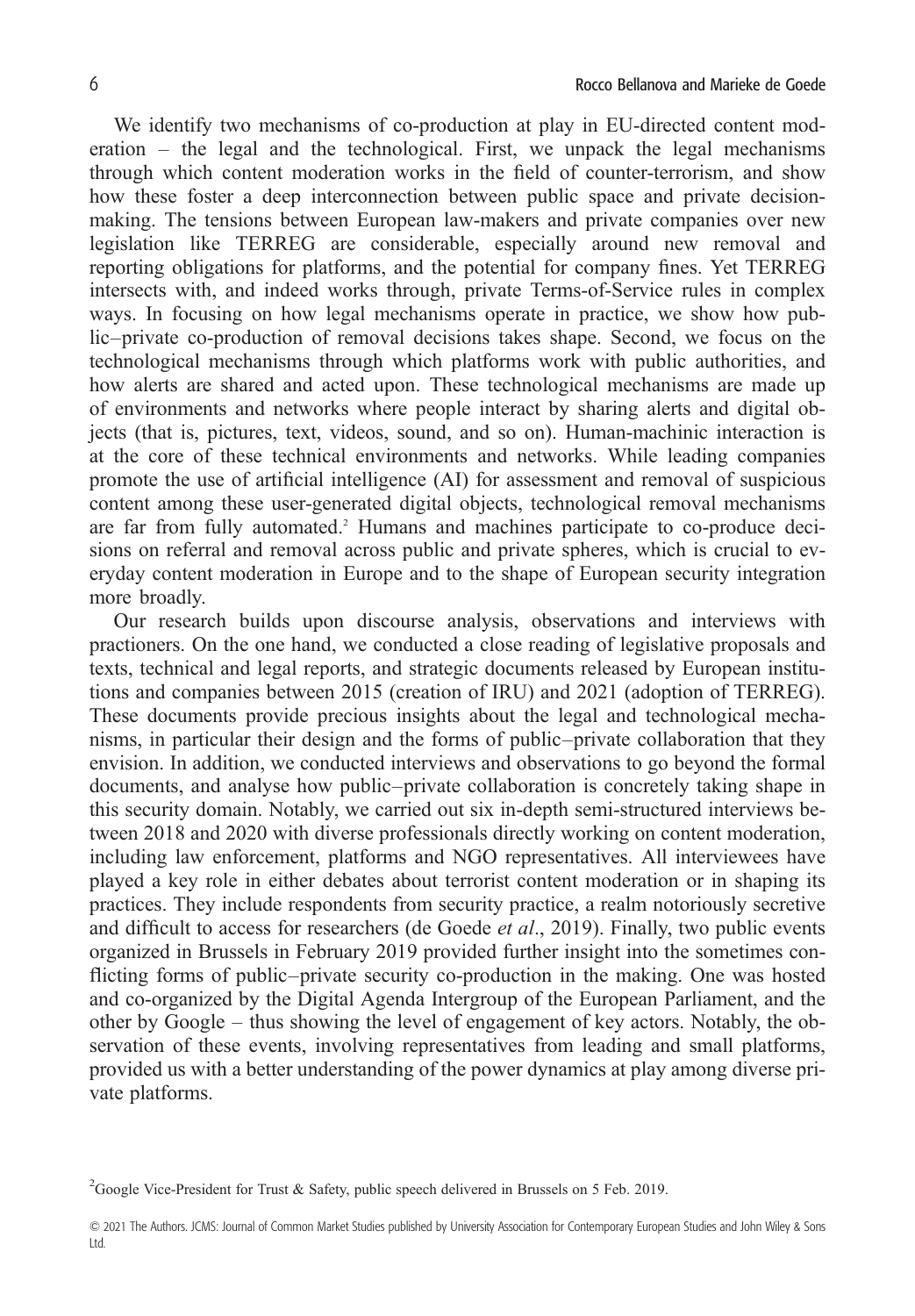#### **III. Legal Mechanisms: Referring and Removing**

This section enquires into the legal mechanisms facilitating content removal, understood as the ensemble of laws and regulations of IRU and TERREG, and their practical uses, that generate the co-production of public–private removal decisions. We show how processes of *referring* and *removing* are at the heart of these new legal practices.

Online content moderation mostly operates on two different legal grounds. On the one hand, social media companies use their own, private Terms of Service (ToS) as legal grounds of content removal. ToS are little-known (and probably rarely read) private agreements that have become powerful quasi-legal forces in the digital world, and that increasingly adopt the language of constitutionalism (Gillespie, 2018a; Celeste, 2019). While TERREG speaks of 'terms and conditions' (Art. 2(8)), platforms like Facebook or YouTube call them 'community guidelines.' Their importance is evident in the fact that they offer ground for decisions that have, in principle, no territorial limitation nor remedy than those afforded by the company itself. On the other hand, national legislation may already offer the legal basis for ordering platforms to remove online content. In this case, online content is deemed to be illegal irrespective of what ToS say. Yet the legal landscape around national legal or administrative removal orders is complex. They generally have a territorial scope, meaning that the targeted content may remain available to users in other countries. However, there are examples of supra-national courts, notably CJEU, which have ordered the transnational removal of internet content (in right-to-be-forgotten cases).3 In theory, these orders can be contested by both targeted users and platforms themselves, and redress mechanisms are expected to be made available by public authorities. When removals have a transnational dimension, citizen redress becomes more complex.

IRU and TERREG produce new legal configurations between these private, Terms-of-Service regulations on the one hand, and public EU law on the other, realigning public and private actors. As a platform representative summarizes the legal complexities,

we look at terrorism in a few ways […] we have [in the ToS] a blanket prohibition against terrorism and terrorist organisations using our platforms […] Then of course in many countries […] there are laws against terrorism and dissemination of terrorist content and the EU [TERREG proposal] [...] would impact platforms [...] so there can be an overlap.<sup>4</sup>

Importantly, in the TERREG proposal, the notion of companies' *duties of care* functions as a legal mechanism by which public actors try to get a grip on the formulation of ToS. Article 3 of the proposal required '[h]osting service providers [ …] [to] take appropriate, reasonable and proportionate actions […] to protect users from terrorist content'. As the European Parliament's amendements to this provision highlight, duties of care create also a 'general obligation […] to monitor the information [platforms] transmit or store' (EP, 2019, Art. 3(1)(a)). TERREG maintains an obligation for platforms to 'include in [their] terms and conditions and apply provisions to address the misuse of [their] services'  $(Art. 5(1))$ , with the ultimate effect of further paving the way for public authorities to intervene in platform practices. This may also imply the adoption of technological

<sup>&</sup>lt;sup>3</sup>Many thanks to Reviewer 2 for pointing this out.

<sup>&</sup>lt;sup>4</sup>Interview 4, IT platform, Feb. 2019. For the sake of clarity, we have omitted repetitions, pauses and other conversational markers in the quotes from recorded interviews.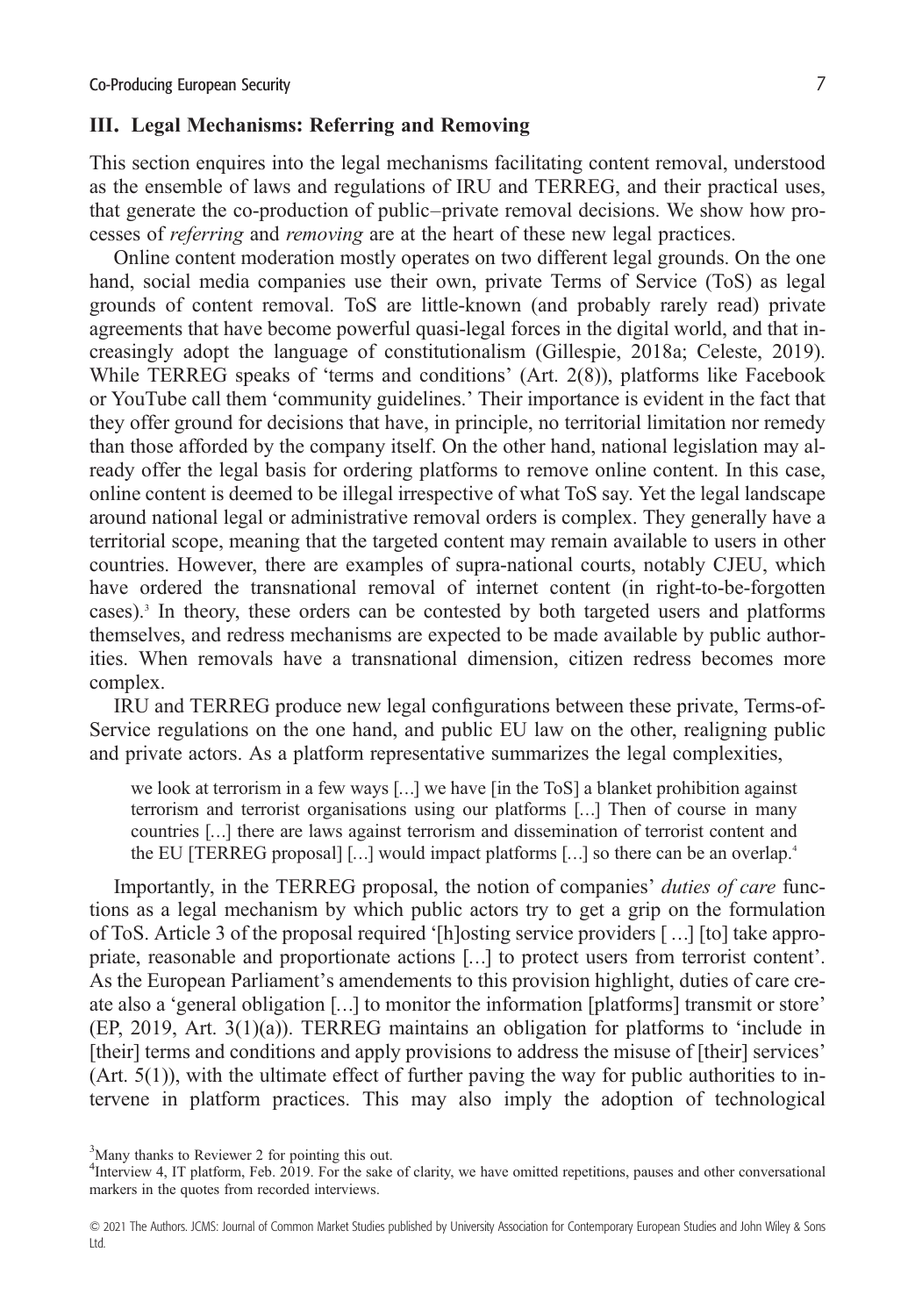mechanisms (discussed below) able to keep social networks clean, and would create new liabilities for companies failing to limit the misuse of their platforms.

#### *Referral*

A first legal mechanism underlying security co-production is that of referral, whereby suspicious terrorist-related content is reported to the platform by law enforcement. In the case of referral, public authorities like the European IRU act as if they were just another platform user – they report to the company content that goes against plaforms' own 'community guidelines'. All major platforms have their own content moderation systems, often sub-contracted to specialized companies, to identify and take-down online content that is deemed to be in conflict with their ToS (Roberts, 2019). User-reporting mechanisms are important to the content-moderation ultimately carried out by companies themselves. Companies regularly work with so-called 'trusted flaggers', who have access to specific channels of communication, and whose referrals are considered to be strategically important or statistically more accurate, and thus should be prioritized by companies' content moderators (Gillespie, 2018a, p. 131). For example, IRU sometimes functions as such a trusted flagger. In other cases, platforms may provide little or no information about how to flag content.

Since its establishment in late 2015, IRU structurally intervenes in platforms' own content-moderation workflow by identifying and flagging terrorist content (Europol, 2016).  $IRU$ 's mandate has been formalized in the 2016 Europol Regulation<sup>5</sup> and mainly focuses on terrorist content, in particular Al-Qaida and Daesh propaganda (Europol, 2020a, p. 6). In practice, IRU sends to companies a referral accompanied by a substantiation of the reasons why specific online content violates their community guidelines. The legal mechanism of referral gives public authorities the possibility to use private ToS tactically, fulfilling their counterterrorist objective without leveraging classical judicial means. From a private company perspective, this is how a platform representative describes IRU's referral mechanism:

[Europol] would say something like they don't have the mandate or the authority to submit referrals to companies under a specific law, so they don't refer content to us and say this violates the law of a member state or of Europe. [But] they feel that is within their mandate to refer content to us that violates our own guidelines, so on the whole, when they refer content […] what they are referring to are policies and terms of service, the community guidelines. […] Europol does have access to that trusted flagger tool along with other NGOs who are expert in terrorism or it be toward child safety or the like.<sup>6</sup>

Importantly, this means that companies *themselves* remain the ones to make the final decision on content removal – and, as one interviewee notes, 'if someone would contest the decision they would contest to the company  $[\,\dots\,]$ , for the  $[\dots]$  client signed up to terms [...] and conditions'.<sup>7</sup>

 $<sup>6</sup>$ Interview 4, IT platform, Feb. 2019.</sup>

<sup>&</sup>lt;sup>5</sup>Regulation (EU) 2016/794 of the European Parliament and of the Council of 11 May 2016 on the European Union Agency for Law Enforcement Cooperation [...] [Europol Regulation], OJ L135, 24.5.2016, pp. 53-114.

<sup>&</sup>lt;sup>7</sup>Interview 3, law enforcement, Nov. 2018.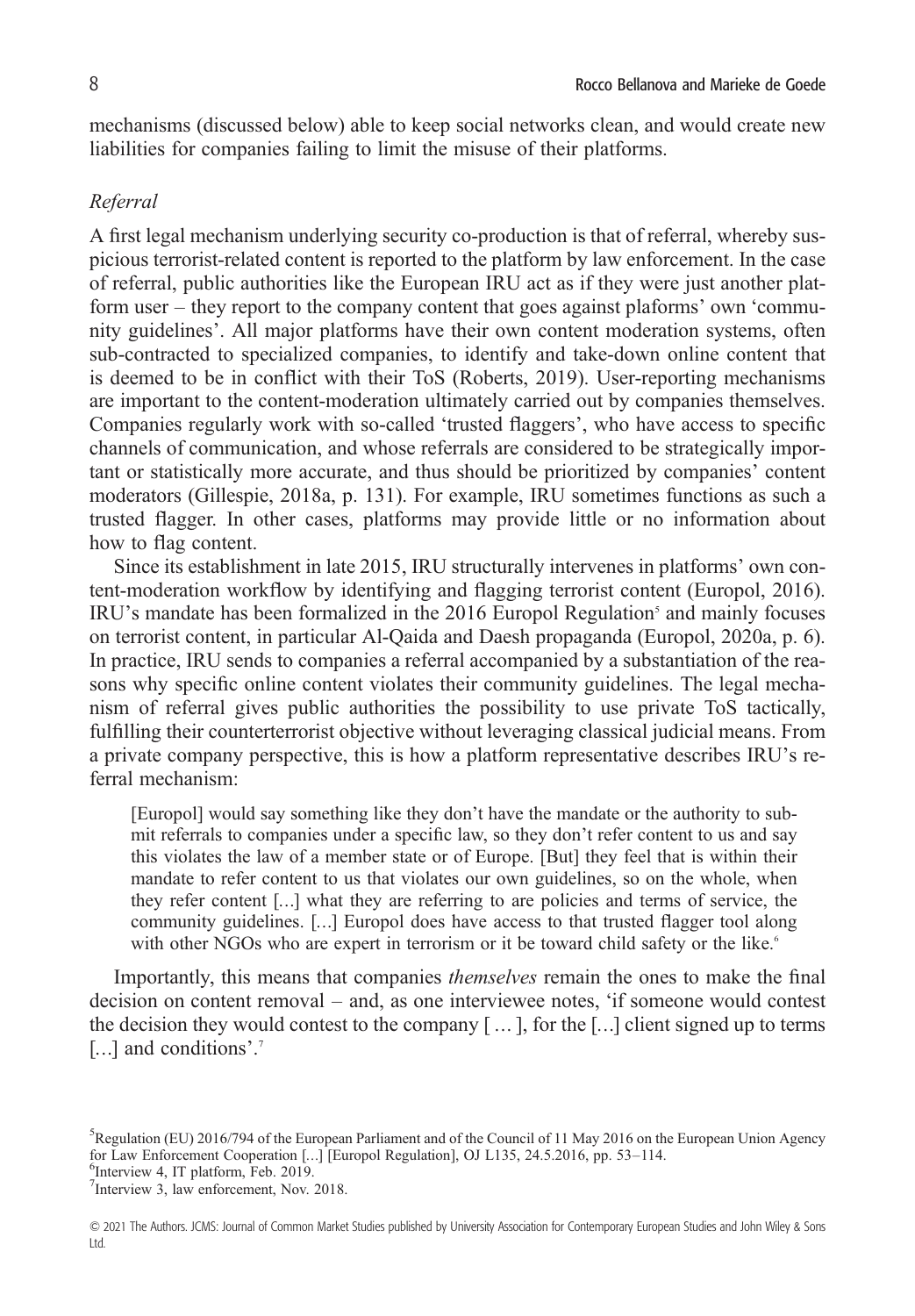#### Co-Producing European Security 9

The referral mechanism brings together two dimensions of law – private and public – leading to public–private co-production in practice. It offers authorities a vicarious way to intervene in the governance of online content moderation. It does so either by influencing how content moderation is already done by companies, or, in the case of those companies that have not set up content moderation workflows, pushing platforms to delete the content brought to their attention by public authorities. It juridically frames online terrorist content as a misuse of platforms' services, and detrimental to the business of companies themselves. At the same time, this mechanism shields public authorities from citizens' direct contestations. It has been critiziced by the European Fundamental Rights Agency (FRA, 2019, p. 36), which argues that

[T]he concept of referrals […] leads to broader questions of transparency, effectiveness and accountability […] it is not clear what the accountability of public authorities would be in situations where they would initiate a removal of legitimate content via referral.

The Fundamental Rights Agency criticism was directly addressed to the TERREG proposal, which included a provision setting up a dedicated referral procedure (Art. 5). Initially, the TERREG proposal asked platforms to 'put in place operational and technical measures' to assess and remove content that was brough to their attention by Europol and other relevant authorities (Art. 5(2), TERREG proposal). It also insisted on the fact that each company had to 'assess the content identified in the referral against its own terms and conditions' (Art. 5(5), TERREG proposal). While this provision has been eliminated in the adopted legislation, yet TERREG still states that the Regulation does not 'preclud[e] the Member Sates and Europol from using referrals as an instrument to address terrorsit content online' (TERREG, §40).

Finally, what is of crucial importance to IRU's referral process is that it creates the legal mechanism for storing suspect online material within Europol itself. For IRU to intervene in the platforms' own content moderation workflow, Europol staff needs to first assess whether the content to be flagged falls within the juridical remit of the agency. If this is the case, then online content (be it a tweet, a picture, or a video) will be referred to the relevant platform *and* stored in a dedicated Europol data-system, called Check the Web Analysis Project. As an interviewee explains:

As soon as it matches [the agency's] mandate [IRU] store[s] the information. The referral is not the centre of the process, the referral is a second end product but the main one is the core business of Europol which is supporting the member state into the fight against terrorism and that's why [IRU is] looking into this content and [is] harvesting this content.<sup>8</sup>

In other words, datasets extracted from social media platforms become part of Europol databases and can, under specific conditions, be processed for other purposes. Europol's referral mechanism thus feeds a form of European security integration in which online terrorist content extracted from platforms can be stored and further analysed to facilitate cooperation across member states.<sup>9</sup>

 $<sup>8</sup>$ Interview 3, law enforcement, Nov. 2018.</sup>

<sup>&</sup>lt;sup>9</sup>Interview 3, law enforcement, Nov. 2018.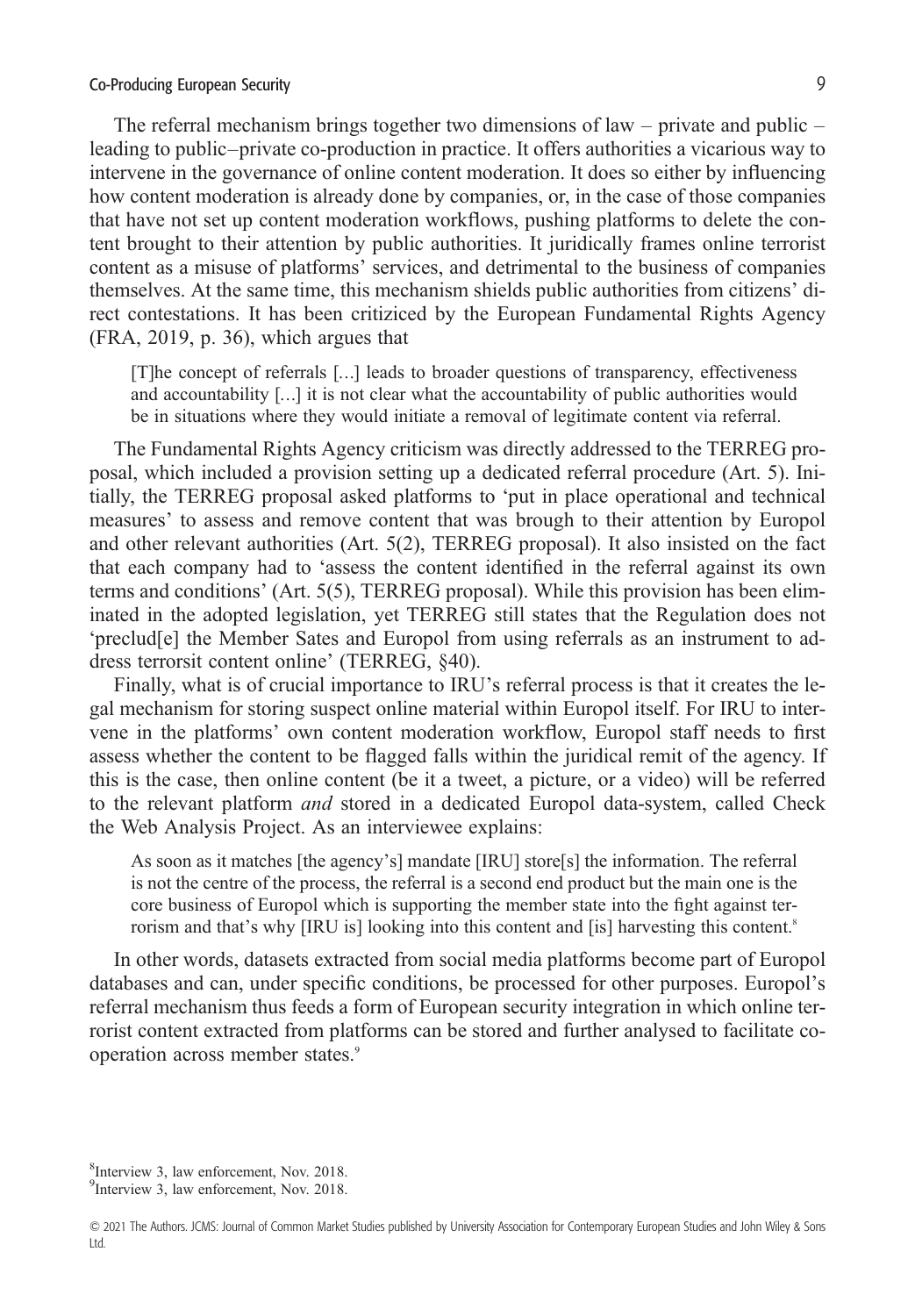#### *Removal*

TERREG introduces another crucial legal mechanism for online terrorist content moderation, that is, removal orders – which are outside the remit of the IRU. According to TERREG, a national 'competent authority […] shall have the power to issue a removal order requiring the hosting service provider to remove terrorist content or disable access to it' (Art. 3(1)). This mechanism newly creates an obligation on platforms to act upon targeted pieces of online content, resemling traditional juridical practes. At the same time, the removal mechanism in TERREG partially disentangles removal processes from strictly judicial ones. For instance, 'compentent authorities' are not expected to be only the judicial authorities, and Member States may define one or more public agencies that are, in each country, entitled to produce removal orders (TERREG, §35).

Despite its seeming simplicity, the removal mechanism generates complex and farreaching forms of public–private security co-production. While TERREG provides a common legal basis for competent authorities to request the removal of online terrorist content  $(Art. 3(4)(d))$ , it nevertheless triggers issues concerning the jurisdiction of the issuing public authority, the nature of the order itself, the ability to reach out to a company from a third country, and the responsiveness of the platform. TERREG attempts to solve some of these problems through clarifications about what 'competent authorities' are expected to be and do (Arts. 12–13) or by defining a 'procedure for cross-border removal orders' (Art. 4). In view of facilitating the reach of removal orders, TERREG also sets out obligations for platforms operating in the EU from a third country (Arts. 15, 17). While in case of referral public authorities use platforms' policies and architectures, removal mechanisms pushes platforms to formalize their responsibilities vis-à-vis public authorities. This makes platforms more legible and easier to enrol in security cooperation. However, contrary to the mechanism of referrals, TERREG removals co-produce security decisions that are territorially bounded to the EU (Art. 3(1)). This means that, in principle, if companies adjudicate that the content affected by a European removal order does not pose a conflict with their ToS, they may decide to keep it online outside the EU.

The streamlining of legal mechanisms that facilitate interactions between platforms and national authorities paves the way for a stronger role of Europol. The agency will help coordinate removal and referral requests by 'de-conflicting' them – that is, making sure that taking down certain material is not detrimental to ongoing law enforcement or intelligence operations in other member states.<sup>10</sup> As both EP amendments and interviews with professionals show, an increased use of referrals and removal orders may actually hamper ongoing law enforcement operations, because taking down content of a user under investigation may jeopardize a counterterrorist operation carried out in a different member state. The importance of 'deconflicting' investigations is strengthened by the political emphasis on the need to take down content within 'one hour'. If terrorist material should be removed quickly, then de-confliction should be carried out even faster, and routed through a central hub, that is Europol.

The fact that TERREG does not give Europol the possibility to issue removal orders does not seem to be a preoccupation for the agency. As an interviewee noted, '[Europol's] role is to facilitate, […] to help the coordination, standardisation, real time overview [of]

<sup>10</sup>Interviews 2 and 3, law enforcement, Sept. and Nov. 2018.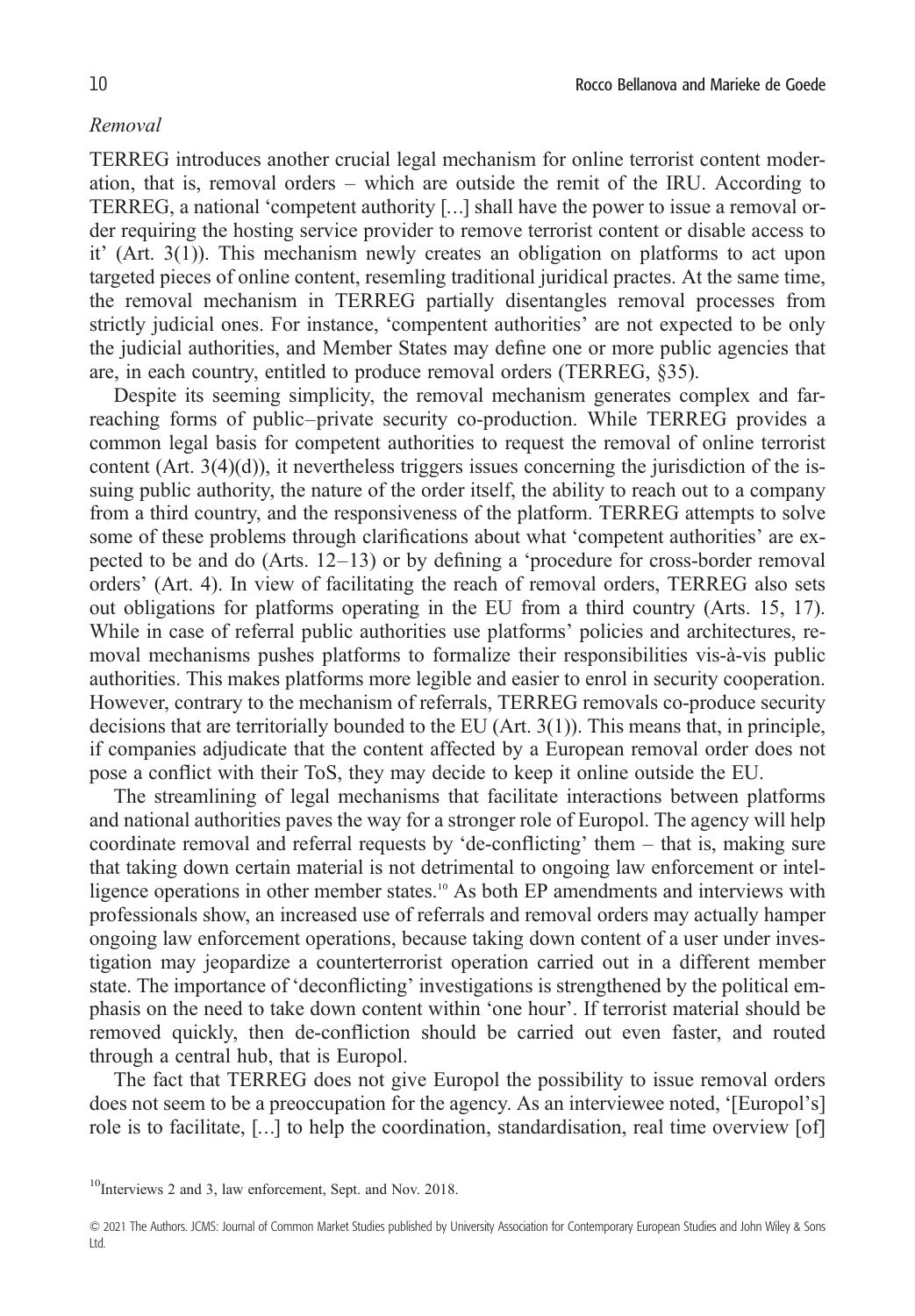what is happening and deconfliction, etcetera.' <sup>11</sup> Security decisions in this context do not only require legislation to force companies to align their content moderation to European and national political agendas. They also pressupose a 'meta-regulation' of the public– private co-production of security, able to stabilize the relation between public and private actors and among diverse national authorities (see TERREG, Art. 14).

## **IV. Technological Mechanisms: Flagging and Filtering**

This section enquires into the technological mechanisms at work in IRU and TERREG, understood as the human-machinic interactions that co-produce removal decisions. Existing literatures have shown the use of (semi-)automated means for content moderation, notably 'algorithimic moderation systems', that are being developed, used and promoted by Big Tech companies (Douek, 2020; Gorwa *et al*., 2020). We enquire into the technological mechanisms created and proposed through IRU and TERREG in the domain of counter-terrorism, and how these bring together humans and machines in the co-production of public–private security decisions. We show how practices of *flagging* and *filtering* are at the heart of these new technical processes.

## *Flagging*

The first technical mechanism is the use of large-scale algorithmic systems that are essential to carry out the first selection  $-$  so-called flagging  $-$  of digital objects that may be terrorist content. TERREG (§25) provides the possibility for platforms to use 'automated tools,' 'if they consider this to be appropriate and necessary to effectively address the misuse of their services for the dissemination of terrorist content'. This stipulation can be read as a broad encouragement by European authorities for algorithmic systems. These would mainly be used for two purposes – to prevent the further dissemination (for example by re-uploading) of digital objects that have been already labelled as terrorist content, and to identify new terrorist content. The latter is based on machine learning systems able to sift through the material continuously uploaded, to identify those objects bearing the 'signs' of possible terrorist content. Flagged content would then be prioritized in the workflow of human content moderators. As a private company employee describes the human-machinic interaction in the flagging process:

When content is flagged [...] by our own machine learning systems, it goes to these human reviewers and when it comes to terrorism there's a specialist team […] They know the current trends in terrorist activity and in organisations that may have changed their name or merged or morphed or appeared on the stage. [Then] there is someone doing a quality control check to review the accuracy of their, of their flag […], and if they're not scoring a high enough accuracy rate then you'll take corrective measures, you know, more training or, or beyond that.<sup>12</sup>

A law enforcement official, by comparison, argues that algorithms 'allow [IRU] to be more targeted to single out a noise out of the masses.' <sup>13</sup> Thus, even advanced algorithmic

<sup>&</sup>lt;sup>11</sup>Interview 3, law enforcement, Nov. 2018. <sup>12</sup>Interview 4, IT platform, Feb. 2019. <sup>13</sup>Interview 2, law enforcement, Sept. 2018.

<sup>© 2021</sup> The Authors. JCMS: Journal of Common Market Studies published by University Association for Contemporary European Studies and John Wiley & Sons Ltd.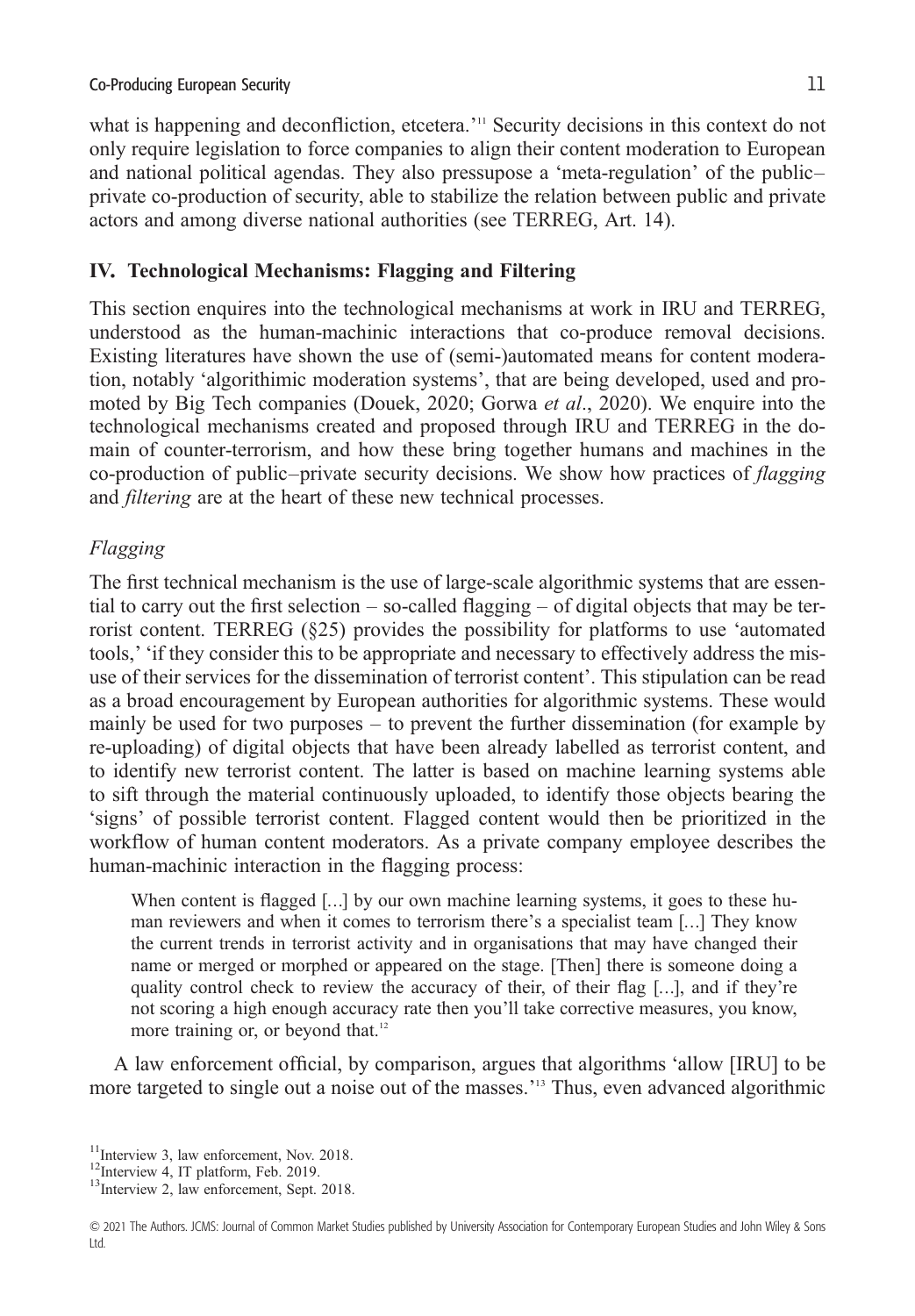systems are not expected to operate alone, but involve interaction with a content moderator, quality control, or security analyst. However, different scenarios of interactions are possible, bringing about diverse ways of co-producing security decisions, and diverse ways of attributing responsibility of those decisions.

Overall, the deployment of machine learning and other algorithmic systems for terrorist content detection shows the interplay of legal and technical mechanisms. ToS are not written directly into code (Lessig, 2006), but rather used to guide human moderators and algorithms. In this context, templates for flagging and referral can be considered an important technical mechanism that make possible the use of legal mechanisms. With regard to cooperation between private companies and Europol, a respondent notes that 'we have a standard text, I'm not even sure that it goes for all the platforms because for some of them it's their own portal, so you just tick boxes on the portal and they receive the content.' 14

The use of these technologies confirms insights about the crucial role of templates and interfaces for European integration in the field of security (Walters, 2002). Less studied than algorithms, flagging mechanisms do not only facilitate information sharing, but also create multiple configurations of public–private security co-production (Gillespie, 2018a, pp. 87–97, 131–3). For instance, flagging interfaces are, at least in the case of major platforms, different for users, for copyright holders and for law enforcement authorities:

So if you were flagging as a user you would go to the [platform] video, […] you would click the three dots [next to a video] and you could flag the content under our guidelines. If you were a rights holder, if you were alleging that under law someone's violated your copyright, you could submit illegal removal notice that way. […] [B]ut when you're talking about something like illegal removal notice for terrorism it will be a court or a government official with the ability to flag under the legal removal route and you would flag under the community guidelines route.<sup>15</sup>

In sum, dedicated interfaces may be at disposal of what a company representative calls 'trusted flaggers', that 'can be individuals, NGOs, and sometimes government agencies' and that are 'much more accurate than the average user submitting flags to us, they bring a certain expertise or accuracy to their flagging.<sup>'16</sup>

To enable flagging technically, Europol has collected the templates used by Online Service Providers. It put them, together with 'links to [companies'] portals,' at disposal of those national public authorities that have joined Europol's SIRIUS project (Europol, 2017). Through this project, Europol also makes available a 'library of the terms and conditions of the 50 largest Online Service Providers' (Europol, 2017). TERREG itself introduces templates for standardizing Removal Orders and companies' responses to such requests (Annexes I–III). The templates and interface are low-tech mechanisms (Bonelli and Ragazzi, 2014). As an interviewee notes:

[H]onestly it's not rocket science, you give context if requested by the platform, you give the URL, so the Unique Identifier, the dates. If it's language that they cannot understand you translate and, but this is about informing them and having enough information for

<sup>&</sup>lt;sup>14</sup>Interview 3, law enforcement, Nov. 2018.<br><sup>15</sup>Interview 4, IT platform, Feb. 2019.<br><sup>16</sup>Interview 4, IT platform, Feb. 2019.

<sup>© 2021</sup> The Authors. JCMS: Journal of Common Market Studies published by University Association for Contemporary European Studies and John Wiley & Sons Ltd.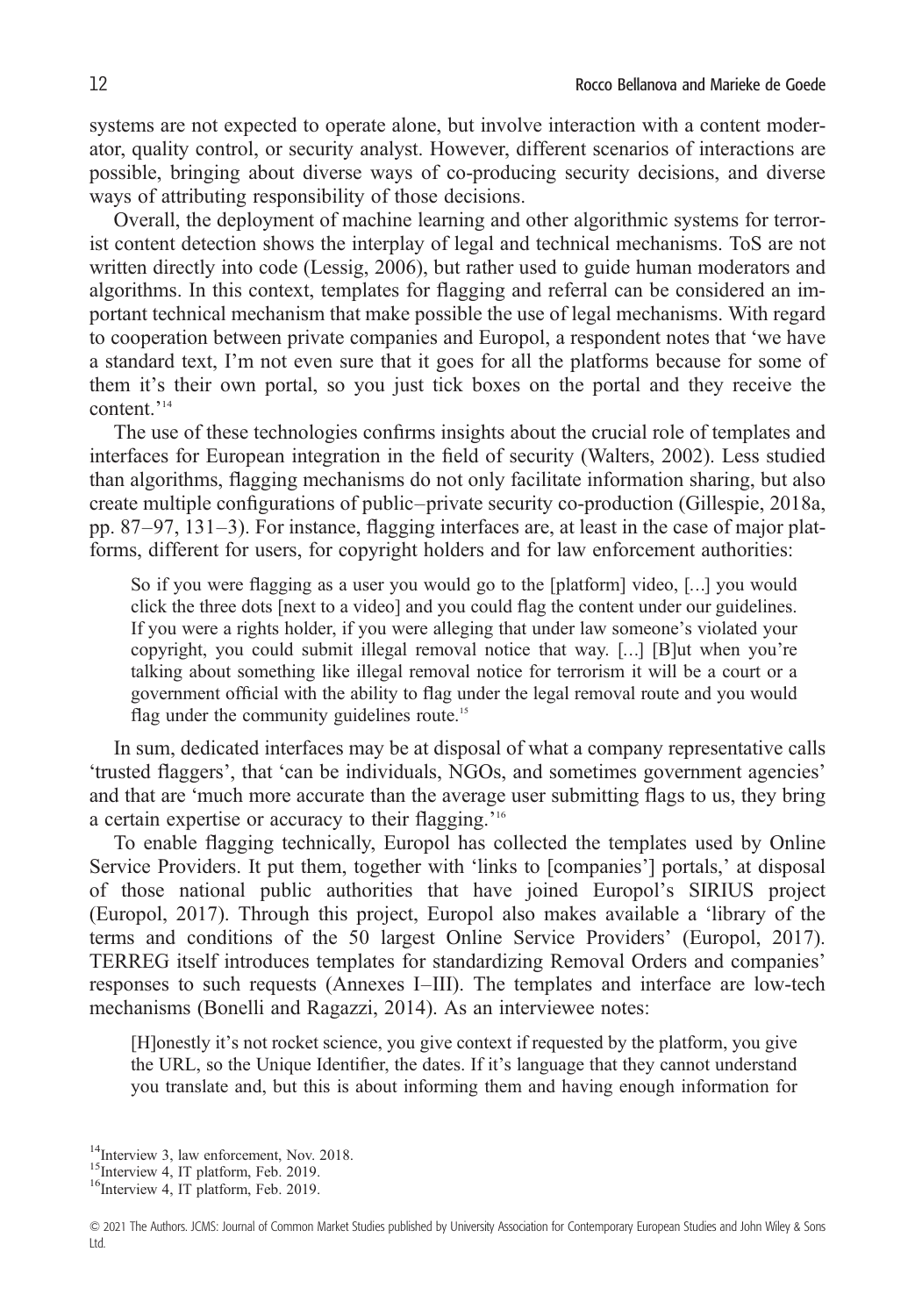them to take a decision, so if you just send to URL without any context of course this will never work.<sup>17</sup>

Yet, these mechanisms play a central function in the public–private co-production of security decisions. They pivot on what some major platforms already do when moderating content, thus avoiding disrupting the overall private system of policing content. At the same time, they steer those – mostly smaller – platforms that do not yet have formalized content moderation routines, to adopt one that has been standardized by public authorities. Furthermore, the inscription of templates into EU legislation and technical practices, contributes to further the legitimacy of those public authorities reporting content.

#### *Filtering*

The second technical mechanism at work in terrorist content moderation concerns the use of so-called *upload filters*. After much debate, the adopted TERREG does not foresee an obligation to introduce proactive measures against the (re)publication of digital objects that have been identified by public authorities as online terrorist content. However, TERREG still leaves open the possibility for platforms to adopt 'automated tools' for filtering content ( $\S$ 25 and Art.  $5(2)(d)$ ). Such filters are technical mechanisms to be deployed by private actors, and not by public authorities or IRU. These filters are semi-automated systems that facilitate the identification and removal of digital objects that are expected to breach companies' ToS.18 Filters for terrorist content are already used across major platforms. Companies like Google increasingly use machine-learning powered filters, that help to detect terrorist content without the continuous intervention of human analysts.19 In addition, in 2016 leading companies have established a 'hash sharing consortium' (GIFCT, 2021). They have adopted a shared algorithm that produces a non-representative alphanumerical sequence – an hash – of digital objects to be removed (Gorwa *et al*., 2020). These digital fingerprints are stored in a database shared by leading private companies (for example Facebook, Microsoft, Twitter, etc). Every time users upload content to these platforms, its digital fingerprints are run against those stored in the hash database. If there is a match, the content is not published.

Filters may have far-reaching implications in shaping public spaces, because of their encoded pro-active rationale. They moderate content by preventing the publication on platforms of digital objects that have been previously removed or whose content is adjudicated by machine learning as potentially terrorist-related. Sharing hashes in a common, Big Tech-led database, risks creating cascade errors in content moderation, whereby important decisions are aligned on decisions taken by another company according to their own content moderation practice.<sup>20</sup> Contrary to the human expertise used by  $IRU<sub>c</sub><sup>21</sup>$  filters seem unable to read 'context', thereby further flattening public space. As critics note, filtering promotes preemptive deletion rather than the collection of evidence.<sup>22</sup> From a public–private co-production perspective, these technological mechanisms open up to novel,

<sup>&</sup>lt;sup>17</sup>Interview 3, law enforcement, Nov. 2018.<br><sup>18</sup>IRU does not use filters, but its crawling of online content is supported by algorithmic systems prioritizing security analysts' work, helping them navigating large volumes of data.<br>
<sup>19</sup>Google Vice-President for Trust & Safety, public speech delivered in Brussels on 5 Feb. 2019.<br>
<sup>20</sup>Interview 6, NGO, Feb. 2020.<br>
<sup>21</sup>Interview 1, law enforc

<sup>© 2021</sup> The Authors. JCMS: Journal of Common Market Studies published by University Association for Contemporary European Studies and John Wiley & Sons Ltd.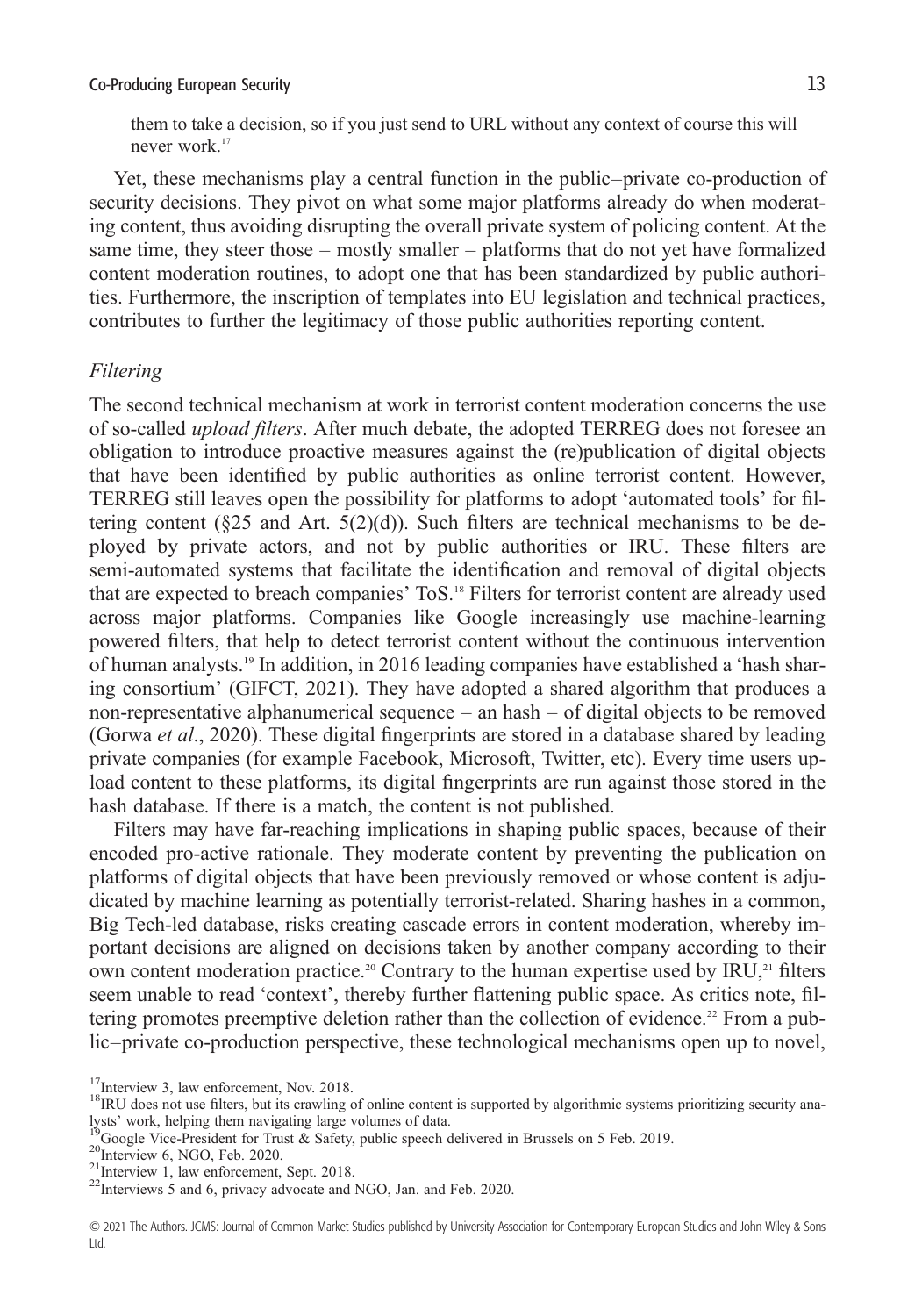specific forms of security cooperation. They broaden the scope of private policing in both global and European security, and they strengthen major platforms' role in defining the technical mechanisms that other companies should eventually adopt. Filters would leave a minor role for public law-enforcement, and this  $-$  as Douek (2020, p. 10) argues  $-$ 'without increasing [platforms'] public accountability.'

Technological mechanisms do not resolve the governance of content moderation. Despite initiatives such as the 'hash databases' or the promotion of machine learning systems, companies prefer not to be bound by the use of specific technological mechanisms. For instance, Twitter (2016) emphasized the complexity of removal judgements, and said: 'there is no 'magic algorithm' for identifying terrorist content on the internet, so global online platforms are forced to make challenging judgement calls based on very limited information and guidance.' Moreover, when carrying out content moderation, law enforcement authorities have to relate with a panoply of companies. Big Tech and social media platforms are not the only companies providing online space hosting terrorist content.<sup>23</sup> In fact, the European Commission (EC, 2018a, p. 36) notes that 'nearly 70% of Europol referrals in 2018 were sent to hosting service providers which can be considered small or micro enterprises'. These companies have limited capacity to handle referrals or removal orders, let alone to create filters or similar technological mechanisms. From a law enforcement perspective, this may become a major hurdle in the co-production of security decisions, as public authorities generally require their active cooperation to take down content. Moreover, public authorities across Europe are also not all equipped to carry out terrorist content moderation, which is resource intensive.

At the same time, these differences in terms of technological capacities across platforms and public authorities invites the fastening of new forms of public–private security co-production. At global scale, they reinforce the diffusion of certain models of private policing of content, whereby some Big Tech companies offer their filtering products to smaller platforms.<sup>24</sup> At European level, TERREG and IRU promote technological mechanisms developed by Europol, such as Internet Referral Management application (IRMA). This is a 'software tool used by [IRU] to help automate the referral process', from 'identifying online terrorist content' to contacting companies (EDPS, 2019, p. 27). Another example is the provision of means to those actors that are not properly equipped to carry out content moderation. As an interviewee puts it, 'as the regulation is calling for Removal Orders, actionable within one hour, you would need to, logically speaking, have a twenty-four-seven system, to cope with the requirements and Europol could provide that.' <sup>25</sup> For instance, the above-mentioned SIRIUS project centres on counter-terrorism and cybercrime, including IRU. It involves other EU agencies and institutions, and national experts for the judiciary and the law enforcement (Europol, 2020a, pp. 9–10). Furthermore, Europol directly engages with platforms, big and especially small. As an interviewee highlights: '[a]nother […] added value of Europol […] is how [the agency] could support the hosting service provider and [in particular] the smaller one […] EU SMEs, that would need some capabilities to […] improve their resilience against the abuse of terrorist group.' <sup>26</sup> Here, Europol plays a pivotal role in the co-production of security,

<sup>&</sup>lt;sup>23</sup>Interview 1, law enforcement, Sept. 2018.<br><sup>24</sup>Interview 6, NGO, Feb. 2020.<br><sup>25</sup>Interview 3, law enforcement, Nov. 2018.<br><sup>26</sup>Interview 3, law enforcement, Nov. 2018.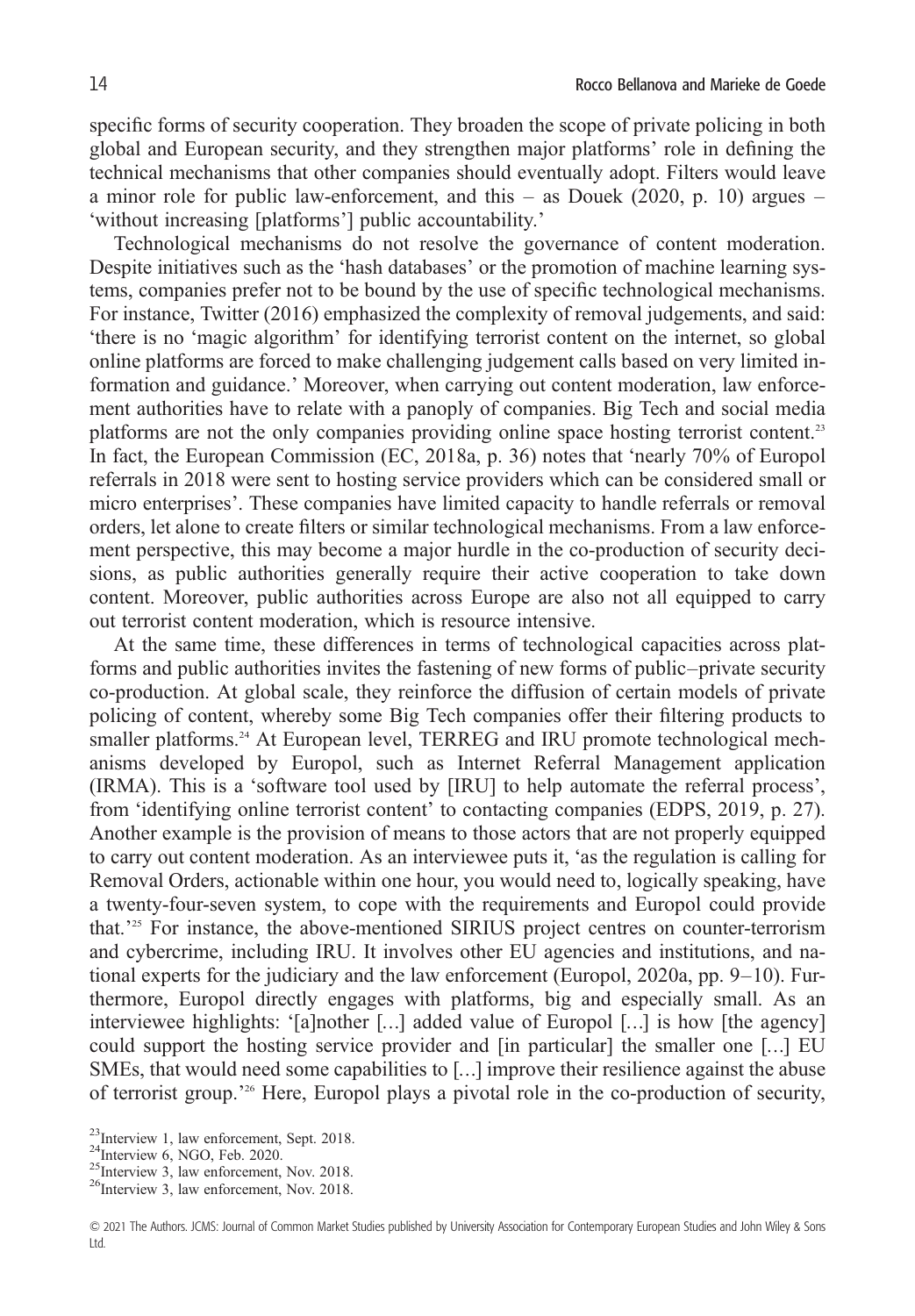not by imposing a security decision, but by creating technological mechanisms that can be adopted by other public authorities and (some) European companies.

#### **Conclusions**

This article has mapped and analysed new European initiatives that work with and through private platforms to flag, filter and remove suspected terrorist online content. We have unpacked the legal and technical mechanisms at work in IRU and TERREG, to understand how European security decisions are co-produced at the intersection between public and private spheres. Our contribution is articulated on three levels – thematically, empirically and conceptually. Thematically, we have furthered attention to the role of content moderation within European security integration, and to how platforms are both structuring and restructured by their relations with European public authorities, especially Europol. This article thus generates a conversation between EU security literature and research in platform governance and new media studies, to focus on the domain of security as a key site for the digital shaping of European public space.

Empirically, the article provides new material about the making of European security practices, understood as both the policy design of how European security is supposed to be organized and function, and the everyday routines of EU professionals and private firms. Notably, we have shown how mechanisms of referral, removal, flagging and filtering, give shape to public–private security collaboration in Europe in the realm of counterterrorist content moderation. In these new legal and technical mechanisms, Europol plays a crucial role – not as a centralized power but as decentralized hub of coordination, data collection and deconfliction. We also observe the emergence of new legal mechanisms, like the 'duty of care' in TERREG. This duty of care positions social media platforms as *benevolent* security actors – they are pushed to commit themselves to protect the integrity of their services, in a way that is aligned (or at least not opposed) to the priorities of public authorities. Relatedly, we unpack the development of novel mechanisms for flagging and filtering terrorist content. While they configure platforms as frontline security actors, they also provide to leading IT firms and Europol actual means to shape European security integration in a crucial domain.

Conceptually, we have used and developed the term *co-production* to analyse security integration practices in Europe. We have built on literatures that have called for an understanding of the 'everyday of European integration' (Adler-Nissen, 2016, p. 87). We have pushed the notion of co-production beyond its existing focus on the *imagination* of security problems and solutions (Oliveira Martins and Jumbert, 2020, p. 15), to focus on the actual legal and technical mechanisms of security cooperation. When a removal decision is, ultimately, taken on the basis of private ToS after a public authority referral, it is coproduced. While TERREG is part of EU public law, its provisions work *with* and *through* private platforms. Concrete technical mechanisms digitally connect police authorities and private platforms, in ways which make security decisions increasingly difficult to contest. Co-production, then, is a useful conceptual anchor for the dialogue between new media studies' analysis of platform governance on the one hand, and EU studies' analysis of networked security integration on the other. As initiatives for public–private and private–private content moderation proliferate in the wake of the Christcurch Call, the concept of co-production can help map exactly how data are shared, stored and removed.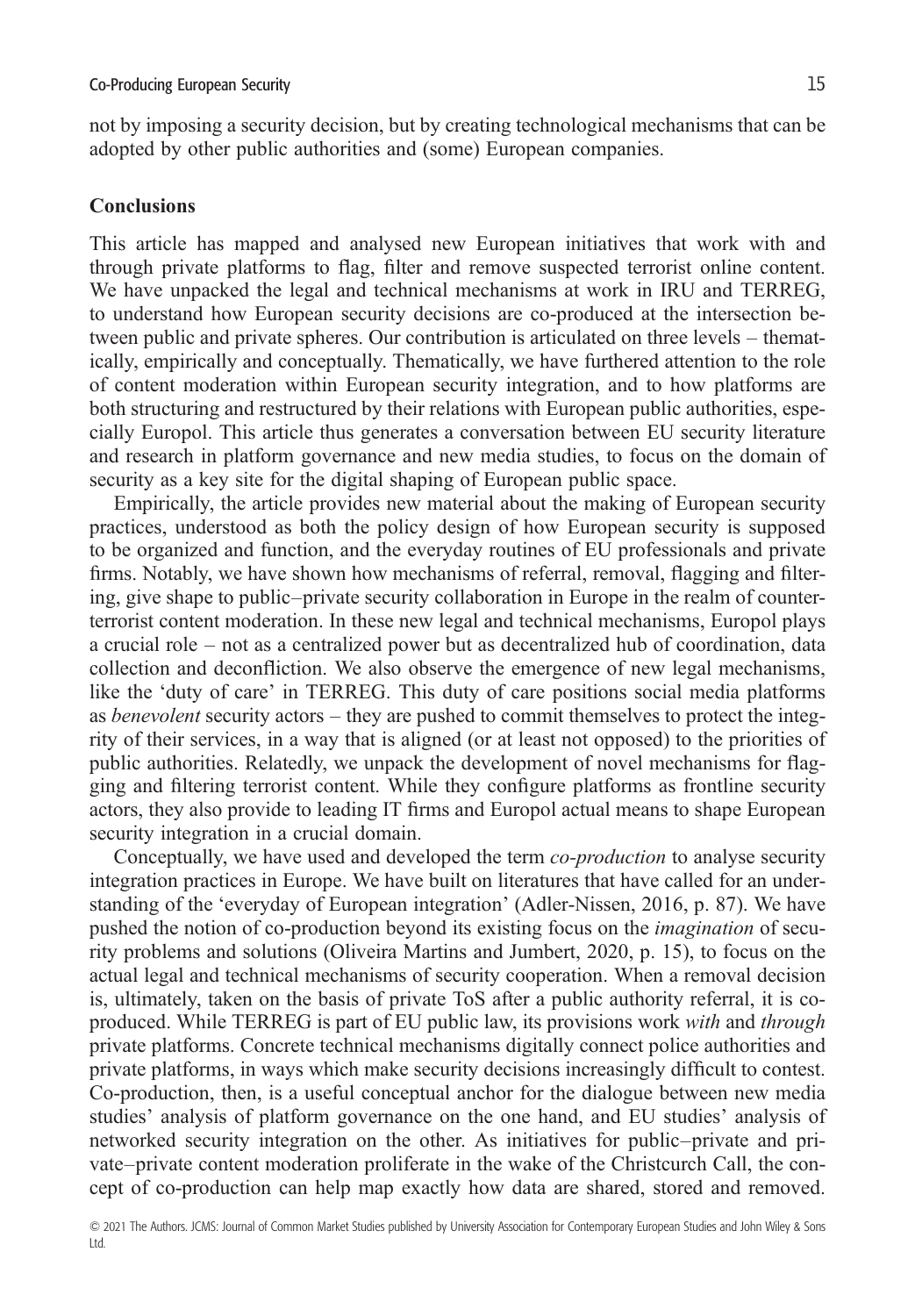Content moderation is vital to the future shape of digital public space. It will remain crucial to study how TERREG is practised once it comes into force in 2022, and how it – and related initiatives – informs transnational referral mechanisms and removal decisions.

#### Acknowledgements

We would like to thank Toni Haastrup and two anonymous reviewers for their constructive comments and suggestions, as well as all interviewees for their time and insights. Many thanks to Marie Irmer for her precious research assistance, and to the FOLLOW research team for providing feedback on an earlier version of this paper.

### **Funding**

This project has received funding from the European Research Council (ERC) under the European Union's H2020 research and innovation program (research project "FOLLOW: Following the Money from Transaction to Trial", Grant No. ERC-2015-CoG 682317) as well as from the Universiteit van Amsterdam Research Priority Area Global Digital Cultures (research project "Digital Platforms and the Digitisation of Expression and Surveillance").

#### **Notes on Contributors**

Rocco Bellanova is Assistant Professor of Critical Data Studies in the Department of Media Studies at the Universiteit van Amsterdam, and Visiting Professor at the Université Saint-Louis – Bruxelles.

Marieke de Goede is Professor of Politics at the Universiteit van Amsterdam and Academic Director of the Amsterdam Institute for Social Science Research (AISSR).

*Correspondence*: Rocco Bellanova University of Amsterdam (The Netherlands) Department of Media Studies University of Amsterdam Turfdraagsterpad 9, 1012XT Amsterdam The Netherlands. email: [r.bellanova@uva.nl](mailto:r.bellanova@uva.nl)

## **References**

Adamski, D. (2018) 'Lost on the Digital Platform'. *Common Market Law Review*, Vol. 55, No. 3, pp. 719–51.

Adler-Nissen, R. (2016) 'Towards a Practice Turn in EU Studies: The Everyday of European Integration'. *JCMS: Journal of Common Market Studies*, Vol. 54, No. 1, pp. 87–103.

Amoore, L. (2013) *The Politics of Possibility* (Durham: Duke University Press).

- Amoore, L. and de Goede, M. (2005) 'Governance, Risk and Dataveillance in the War on Terror'. *Crime, Law and Social Change*, Vol. 43, No. 2/3, pp. 149–73.
- Argomaniz, J. (2014) 'European Union Responses to Terrorist Use of the Internet'. *Cooperation and Conflict*, Vol. 50, No. 2, pp. 250–68.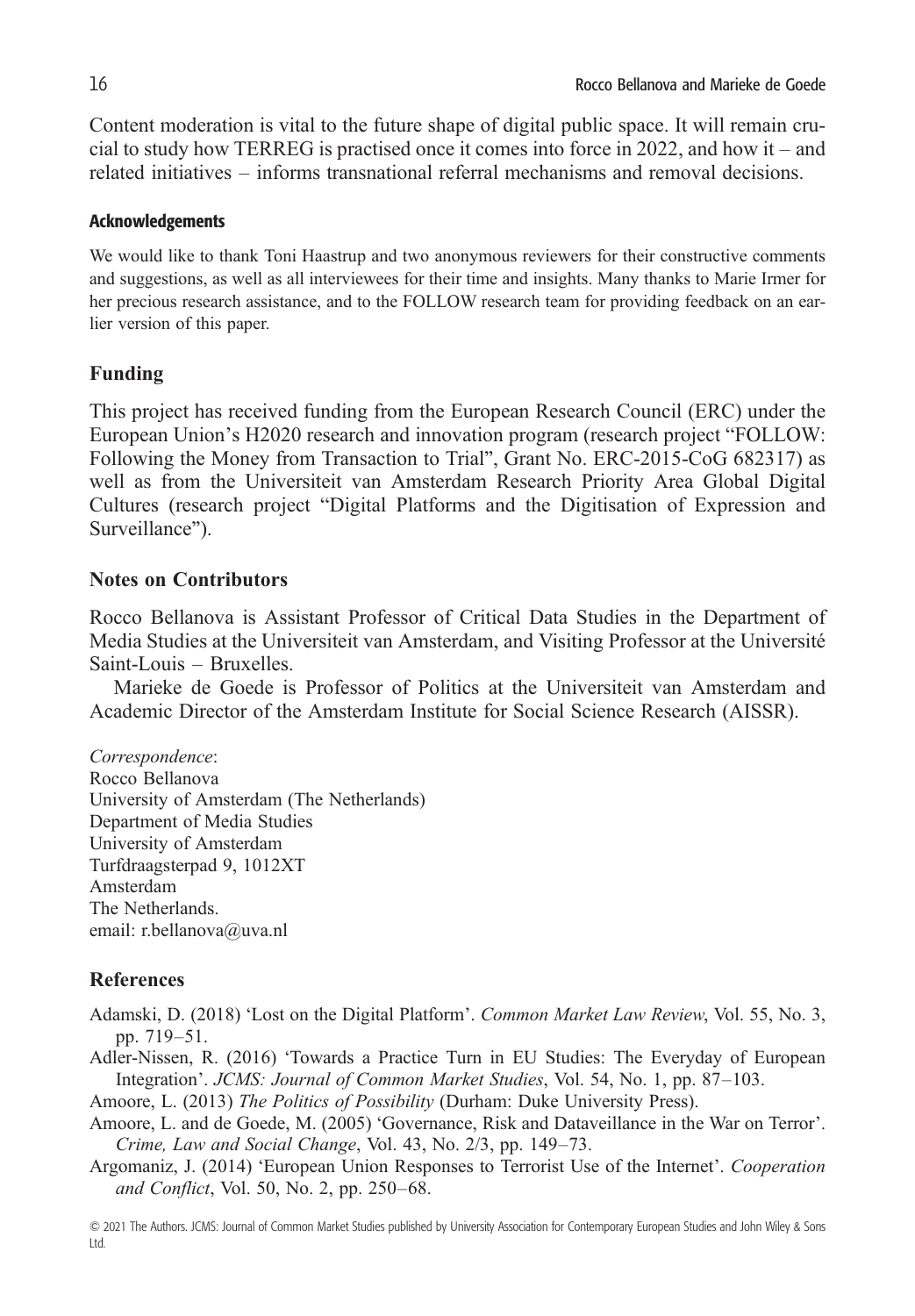- Argomaniz, J., Bures, O. and Kaunert, C. (2015) 'A Decade of EU Counter-Terrorism and Intelligence'. *Intelligence and National Security*, Vol. 30, No. 2–3, pp. 191–206.
- Bastos, F.B. and Curtin, D. (2020) 'Interoperable Information Sharing and the Five Novel Frontiers of EU Governance'. *European Public Law*, Vol. 26, No. 1, pp. 59–70.
- Bellanova, R. and de Goede, M. (2020) 'The Algorithmic Regulation of Security'. *Regulation & Governance*.<https://doi.org/10.1111/rego.12338>
- Bellanova, R. and Duez, D. (2012) 'A Different View on the 'Making' of European Security'. *European Foreign Affairs Review*, Vol. 17, No. 2/1, pp. 109–24.
- Benjamin, R. (2019) *Race After Technology* (Cambridge: Polity).
- Berndtsson, J. and Stern, M. (2011) 'Private Security and the Public–Private Divide'. *International Political Sociology*, Vol. 5, No. 4, pp. 408–25.
- Bicchi, F. and Carta, C. (2012) 'The COREU Network and the Circulation of Information within EU Foreign Policy'. *Journal of European Integration*, Vol. 34, No. 5, pp. 465–84.
- Bigo, D. (2014) 'The (in)securitization Practices of the Three Universes of EU Border Control'. *Security Dialogue*, Vol. 45, No. 3, pp. 209–25.
- Bigo, D. (2016) 'International Political Sociology. Internal Security as Transnational Power Fields'. In Bossong, R. and Rhinard, M. (eds) *Theorizing Internal Security Cooperation in the European Union* (Oxford: Oxford University Press), pp. 64–85.
- Bonelli, L. and Ragazzi, F. (2014) 'Low-tech Security'. *Security Dialogue*, Vol. 45, No. 5, pp. 476–93.
- Bures, O. and Carrapico, H. (2017) 'Private Security beyond Private Military and Security Companies'. *Crime, Law and Social Change*, Vol. 67, No. 3, pp. 229–43.
- Busuioc, M. and Groenleer, M. (2013) 'Beyond Design: The Evolution of Europol and Eurojust'. *Perspectices on European Politics and Society*, Vol. 14, No. 3, pp. 285–304.
- Carrapico, H. and Trauner, F. (2013) 'Europol and its Influence on EU Policy-Making on Organized Crime: Analyzing Governance Dynamics and Opportunities'. *Perspectices on European Politics and Society*, Vol. 14, No. 3, pp. 357–71.
- Carrapico, H.F. and Farrand, B. (2021) 'When Trust Fades, Facebook is no Longer a Friend'. *JCMS: Journal of Common Market Studies*, Vol. 59, No. 5, pp. 1160–76. [https://doi.org/10.](https://doi.org/10.1111/jcms.13175) [1111/jcms.13175](https://doi.org/10.1111/jcms.13175)
- Celeste, E. (2019) 'Terms of service and bills of rights'. *International Review of Law, Computers & Technology*, Vol. 33, No. 2, pp. 122–38.<https://doi.org/10.1080/13600869.2018.1475898>
- Chun, W.H.K. (2009) 'Introduction: Race and/as Technology; or, How to Do Things to Race'. *Camera Obscura: Feminism, Culture, and Media Studies*, Vol. 24, No. 1, pp. 7–35.
- Citron, D.K. (2018) 'Extremist Speech, Compelled Conformity, and Censorship Creep'. *Notre Dame Law Review*, Vol. 93, No. 3, pp. 1035–71.
- Cohen, J.E. (2019) *Between Truth and Power* (Oxford: Oxford University Press).
- Crawford, K. and Schultz, J. (2014) 'Big Data and Due Process'. *Boston College Law Review*, Vol. 55, No. 1, pp. 93–128.
- Cross, M.K.D. (2019) 'Counter-terrorism & the Intelligence Network in Europe'. *International Journal of Law, Crime and Justice*, pp. 1–9.
- Csernatoni, R. (2018) 'Constructing the EU's High-Tech Borders: FRONTEX and Dual-Use Drones for Border Management'. *European Security*, Vol. 27, No. 2, pp. 175–200.
- de Goede, M. (2012) 'The SWIFT Affair and the Global Politics of European Security'. *Journal of Common Market Studies*, Vol. 50, No. 2, pp. 214–30.
- de Goede, M. (2018) 'The Chain of Security'. *Review of International Studies*, Vol. 44, No. 1, pp. 24–42.
- de Goede, M., Bosma, E. and Pallister-Wilkins, P. (eds) (2019) *Secrecy and Methods in Security Research* (London: Routledge).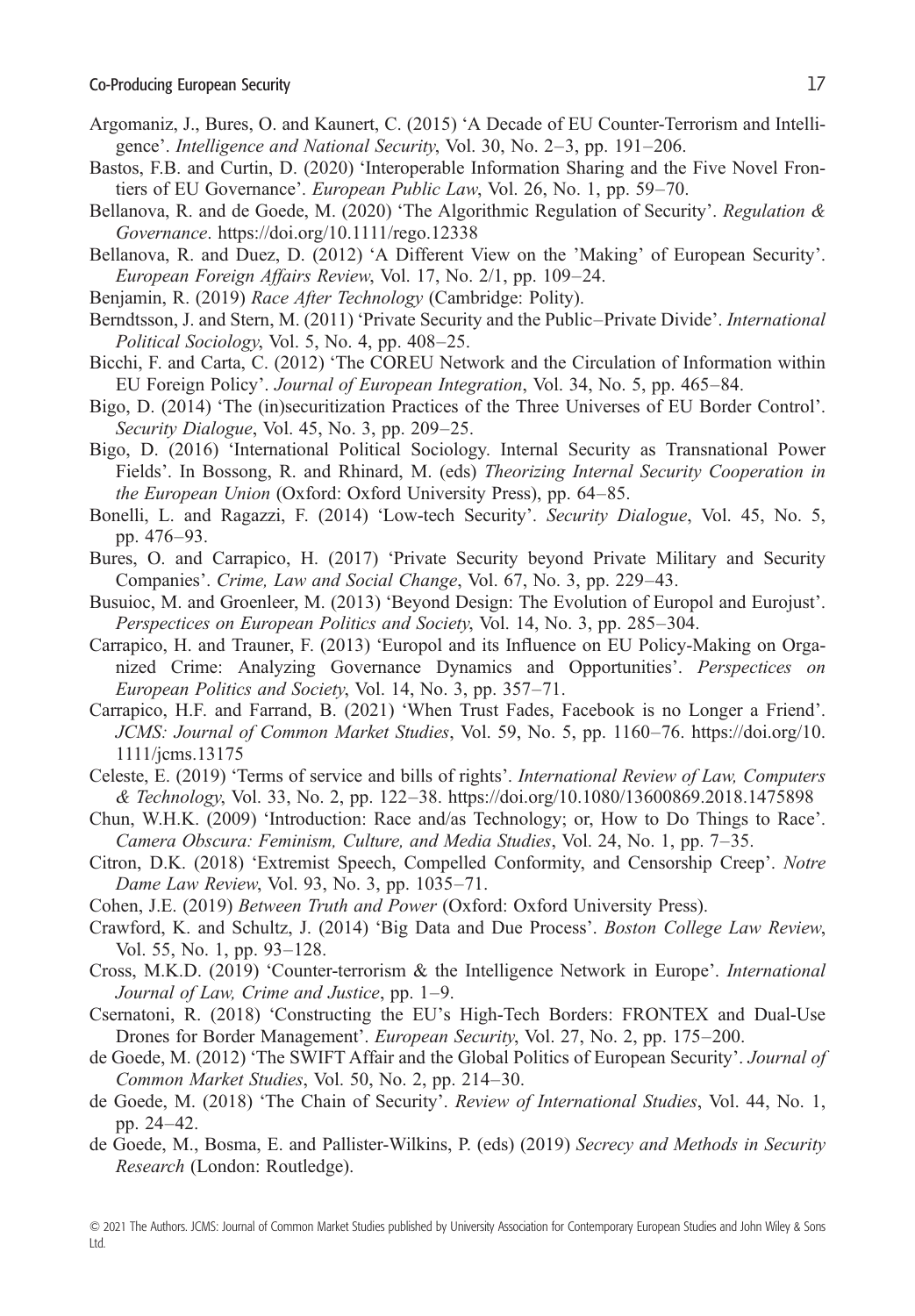- De Gregorio, G. (2019) 'Democratising Online Content Moderation'. *Computer Law and Security Review*, Vol. 36, pp. 1–17.
- Den Boer, M., Hillebrand, C. and Nölke, A. (2008) 'Legitimacy under Pressure'. *JCMS: Journal of Common Market Studies*, Vol. 46, No. 1, pp. 101–24.
- Diez, T. (2013) 'Normative Power as Hegemony'. *Cooperation and Conflict*, Vol. 48, No. 2, pp. 194–210.
- Douek, E. (2020) 'The Rise of Content Cartels'. Knight First Amendment Institute at Columbia University.
- EC (2014) *Joint statement Malmström–Alfano on the informal Ministerial dinner with IT companies* (Luxembourg: European Commission).
- EC (2018a) *Impact Assessment accompanying TERREG [SWD(2018) 408 final]* (Brussels: European Commission).
- EC (2018b) *Proposal for a Regulation of the European Parliament and of the Council on preventing the dissemination of terrorist content online [TERREG - COM(2018) 640 final]* (Brussels: European Commission).
- EC (2020a) *Communication […] on the EU Security Union Strategy* (Brussels: European Commission).
- EC (2020b) *A Counter-Terrorism Agenda for the EU* (Brussels: European Commission).
- EDPS (2019) *Annual Report 2018* (Brussels: European Data Protection Supervisor).
- EP (2019) *European Parliament legislative resolution of 17 April 2019 on TERREG* (Strasbourg: European Parliament).
- European Council (2020) *Remarks by President Charles Michel after his meeting with the Chancellor of Austria Sebastian Kurz in Vienna* (Brussels: European Council).
- Europol (2015) *Europol's Internet Rererral Unit to Combat Terrorist and Violent Extremist Propaganda' [press-release]* (The Hague: Europol).
- Europol (2016) *EU Internet Referral Unit. Year One Report* (The Hague: Europol).
- Europol (2017) 'SIRIUS project'. Europol, The Hague, available at [https://www.europol.europa.](https://www.europol.europa.eu/activities-services/sirius-project) [eu/activities-services/sirius-project](https://www.europol.europa.eu/activities-services/sirius-project) (last accessed on 07.09.2021).
- Europol (2019) *Terrorism Situation and Trend Report* (The Hague: Europol).
- Europol (2020a) *EU Internet Referral Unit Transparency Report 2019* (The Hague: Europol).
- Europol (2020b) *EU Terrorism Situation and Trend Report 2020* (The Hague: Europol).
- FRA (2019) *Proposal for a Regulation on preventing the dissemination of terrorist content online and its fundemtal rights implciations. Opinion of the European Union Agency for Fundamental Rights* (Vienna: FRA).
- GIFCT (2021) 'Hash-Sharing Consortium'. Global Internet Forum to Counter Terrorism, available at<https://gifct.org/?faqs=what-is-the-hash-sharing-consortium-and-how-does-it-work> (last accessed on 07.09.2021).
- Gillespie, T. (2010) 'The politics of 'platforms'. *New Media & Society*, Vol. 12, No. 3, pp. 347–64.
- Gillespie, T. (2018a) *Custodians of the Internet* (Yale: Yale University Press).
- Gillespie, T. (2018b) 'Regulation of and by Platforms'. In Burgess, J., Marwick, A. and Poell, T. (eds) *The Sage Handbook of Social Media* (London: Sage), pp. 254–78.
- Gorwa, R. (2019) 'What is Platform Governance?' *Information, Communication & Society*, Vol. 22, No. 6, pp. 854–71.
- Gorwa, R., Binns, R. and Katzenbach, C. (2020) 'Algorithmic Content Moderation'. *Big Data & Society*, Vol. 7, No. 1, pp. 1–15.
- Helberger, N., Pierson, J. and Poell, T. (2018) 'Governing Online Platforms'. *The Information Society*, Vol. 34, No. 1, pp. 1–14.
- Jasanoff, S. (2004) 'The Idiom of Co-production'. In Jasanoff, S. (ed.) *States of Knowledge* (London: Routledge), pp. 1–12.